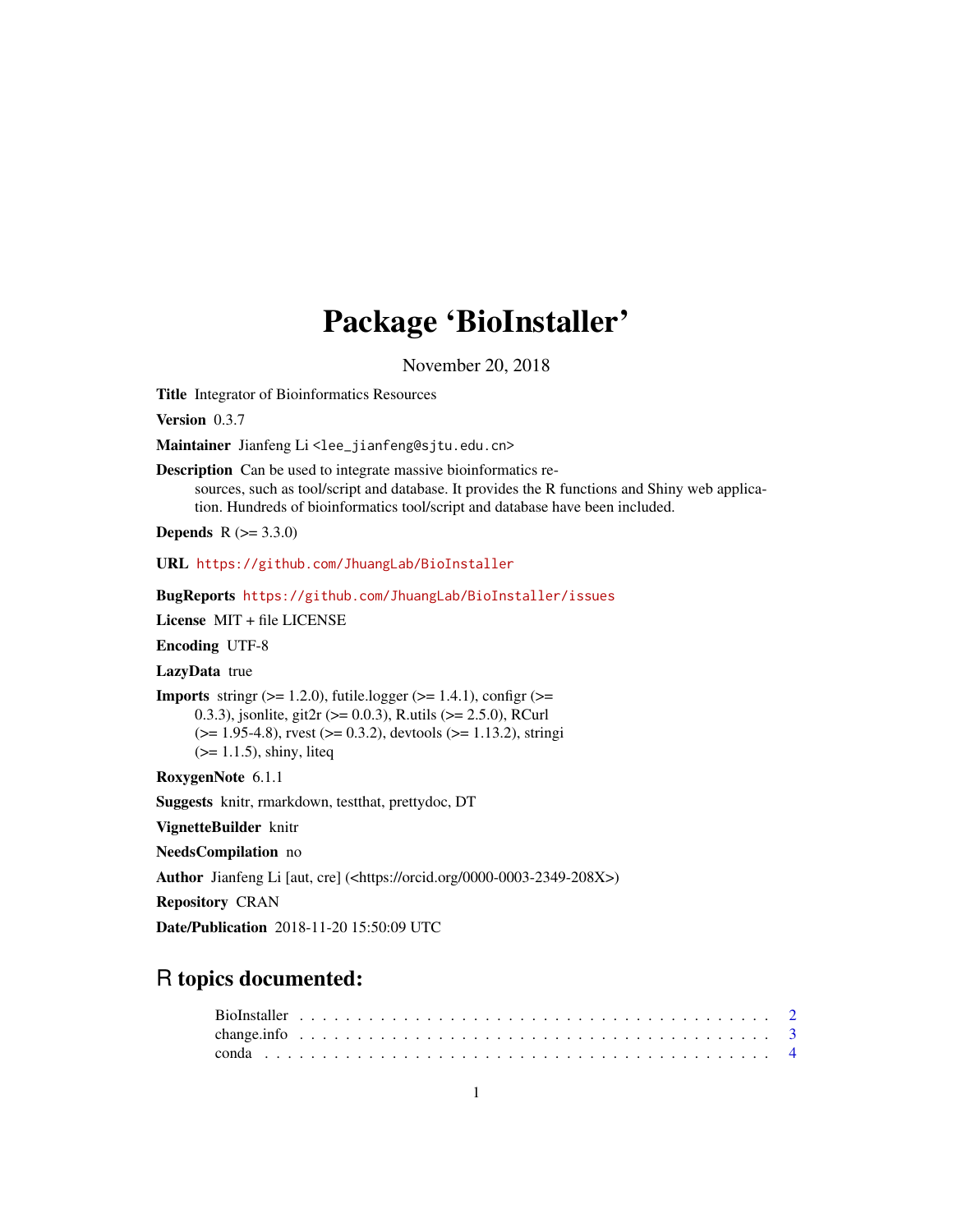#### <span id="page-1-0"></span>2 BioInstaller

|       |             | $\overline{4}$ |
|-------|-------------|----------------|
|       |             | -5             |
|       |             | 5              |
|       |             | 6              |
|       |             | $\overline{7}$ |
|       |             | $\tau$         |
|       |             | -8             |
|       | docker.pull | 9              |
|       |             | 9              |
|       |             |                |
|       |             |                |
|       |             |                |
|       |             |                |
|       |             |                |
|       |             |                |
|       |             |                |
|       |             |                |
|       |             |                |
|       |             | 20             |
|       |             |                |
|       | spack       | 21             |
|       |             |                |
|       |             |                |
| Index |             | 23             |

| BioInstaller | This package is a new platform to construct interactive and repro- |
|--------------|--------------------------------------------------------------------|
|              | ducible biological data analysis applications based on R language, |
|              | which includes the R functions and R Shiny application, REST APIs. |
|              |                                                                    |

# Description

This package is a new platform to construct interactive and reproducible biological data analysis applications based on R language, which includes the R functions and R Shiny application, REST APIs.

# Author(s)

Li Jianfeng [lee\\_jianfeng@sjtu.edu.cn](lee_jianfeng@sjtu.edu.cn)

# See Also

Useful links: <https://github.com/JhuangLab/BioInstaller> Report bugs at <https://github.com/JhuangLab/BioInstaller/issues>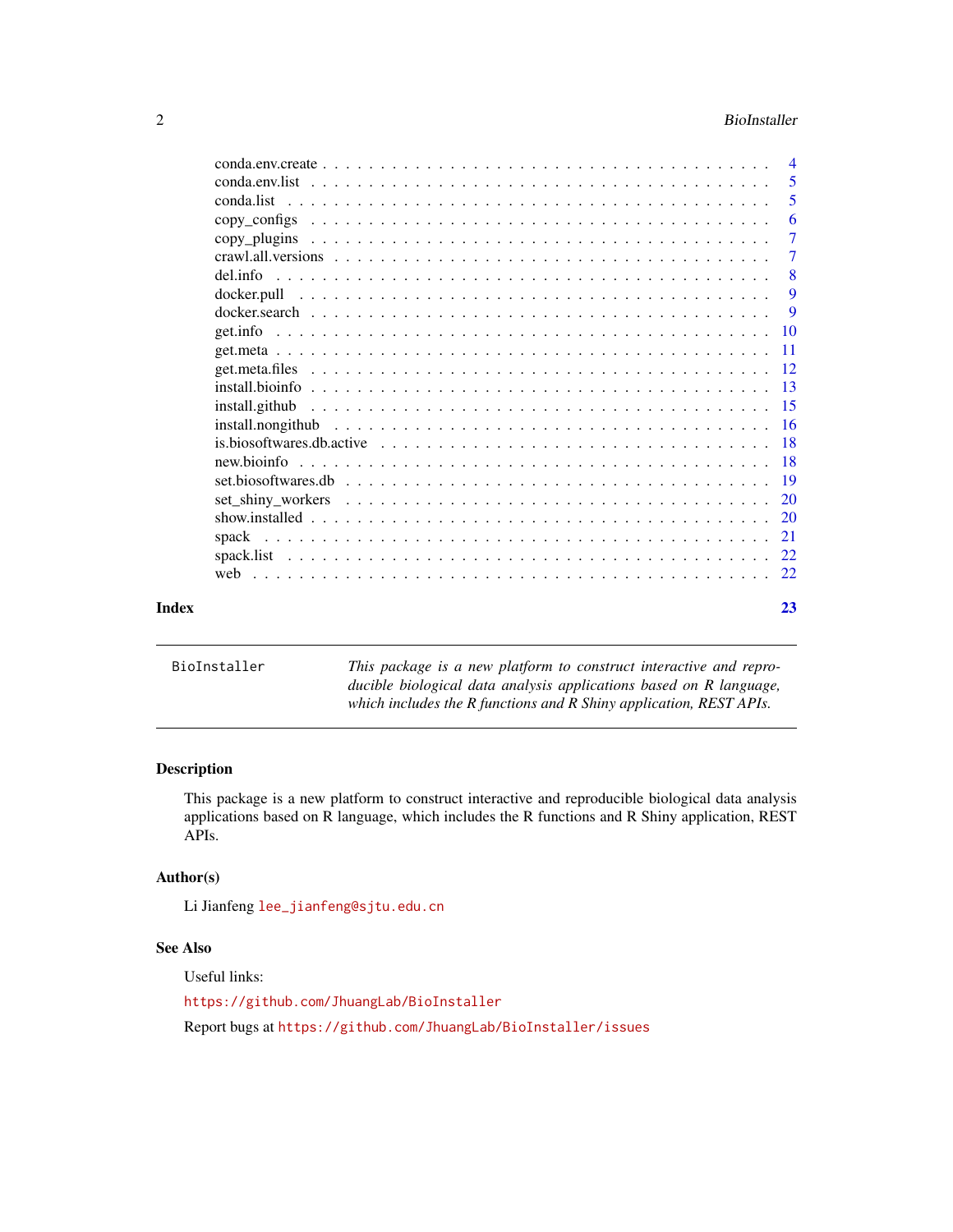<span id="page-2-1"></span><span id="page-2-0"></span>

Update biologly softwares infomation of system

# Usage

```
change.info(name = "", installed = TRUE, source.dir = "",
 bin.dir = "", executable.files = "",
 db = Sys.getenv("BIO_SOFTWARES_DB_ACTIVE", tempfile()), ...,
 verbose = TRUE)
```
# Arguments

| name             | Software name                                            |  |  |
|------------------|----------------------------------------------------------|--|--|
| installed        | Wheather be installed successful in system               |  |  |
| source.dir       | Directorie of softwares source code                      |  |  |
| bin.dir          | Directorie of softwares bin                              |  |  |
| executable.files |                                                          |  |  |
|                  | Executable files in bin.dir                              |  |  |
| db               | File saving softwares infomation                         |  |  |
|                  | Other key and value paired need be saved in BioInstaller |  |  |
| verbose          | Ligical indicating wheather show the log message         |  |  |

#### Value

Bool Value

```
db <- sprintf('%s/.BioInstaller', tempdir())
set.biosoftwares.db(db)
change.info(name = 'demo', installed = 'yes', source.dir = '',
bin.dir = '', excutable.files = c('demo'), others.customer = 'demo')
unlink(db)
```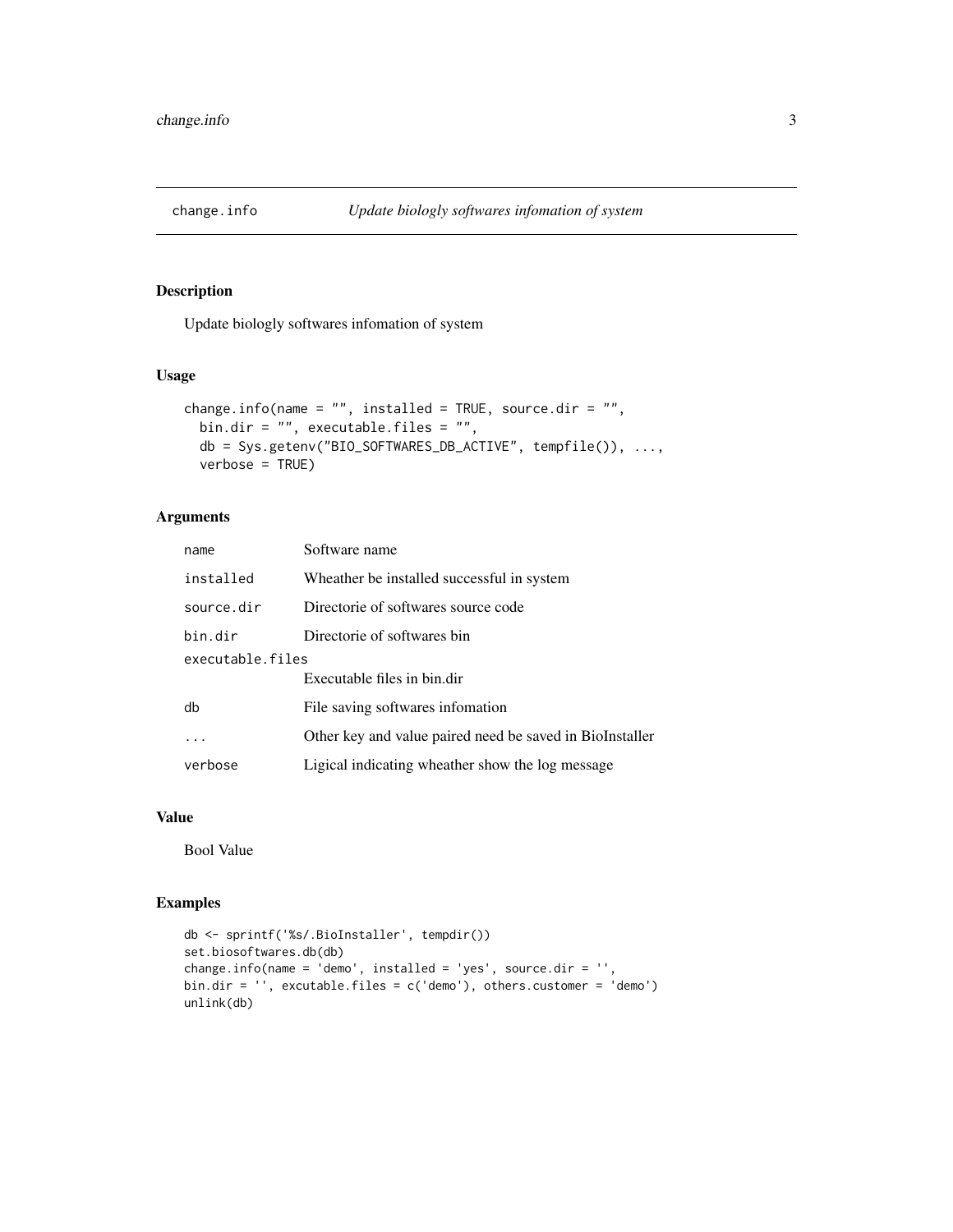<span id="page-3-1"></span><span id="page-3-0"></span>

Wrapper function of conda

# Usage

```
conda(suffix_params = "", prefix_params = "",
 conda = Sys.which("conda"), ...)
```
# Arguments

|       | suffix_params Command line parameters of conda |
|-------|------------------------------------------------|
|       | prefix_params Command line parameters of conda |
| conda | Default is Sys.which('conda')                  |
|       | Parameters pass to 'system'                    |

# Examples

## Not run: conda() ## End(Not run)

| conda.env.create | Wrapper function of 'conda env create', create an environment based |
|------------------|---------------------------------------------------------------------|
|                  | on an environment file                                              |

# Description

Wrapper function of 'conda env create', create an environment based on an environment file

# Usage

```
conda.env.create(env_name = ", env_file = ", env_path = ",
 params = ", ...)
```
# Arguments

| env_name | Name of environment                                    |
|----------|--------------------------------------------------------|
| env_file | Environment definition file (default: environment.yml) |
| env_path | Full path to environment prefix                        |
| params   | Extra command line parameters of conda                 |
|          | Parameters pass to conda                               |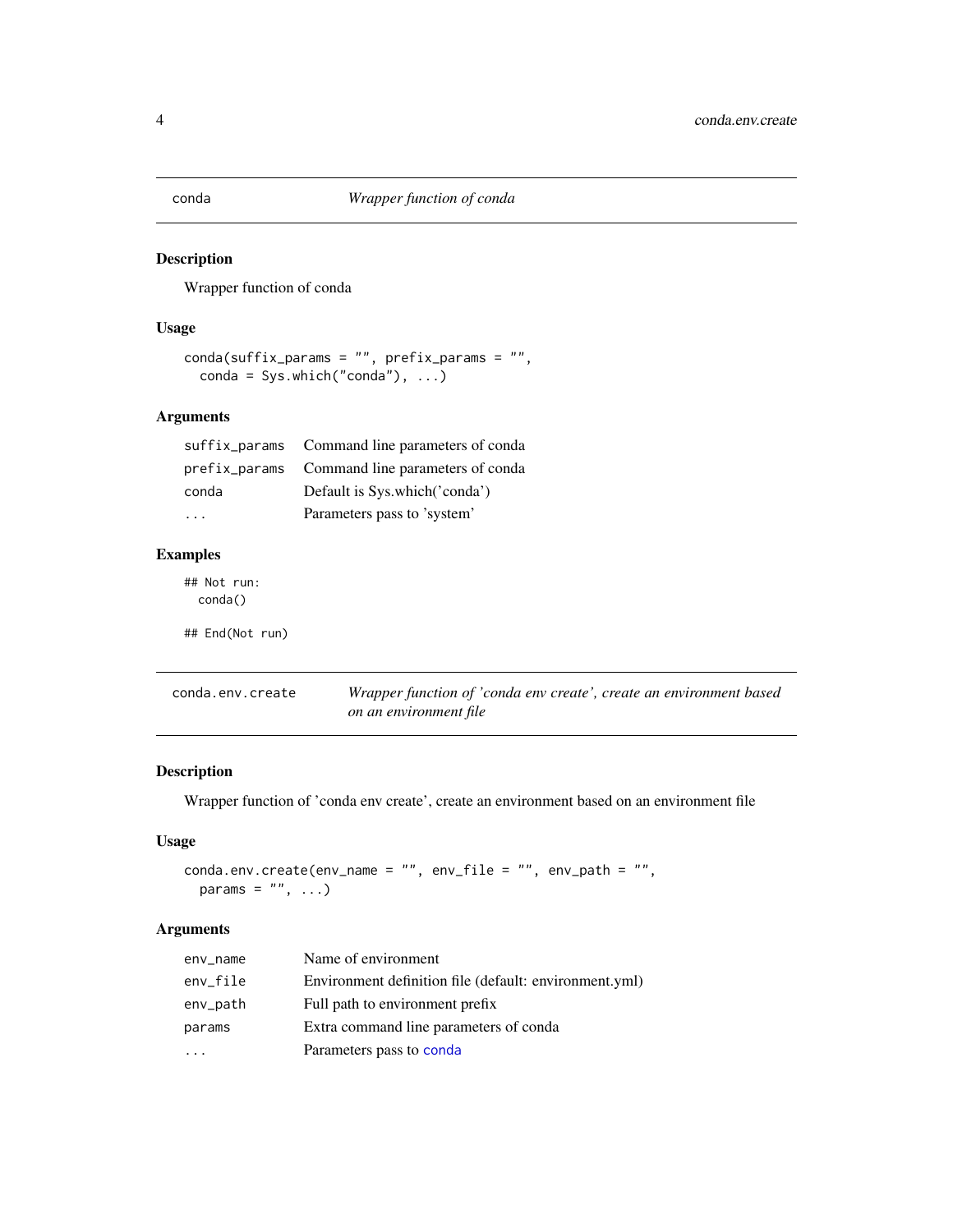#### <span id="page-4-0"></span>conda.env.list 5

#### Examples

```
## Not run:
 conda.env.create(params = 'vader/deathstar')
 conda.env.create(env_name = 'name')
 conda.env.create(env_file = '/path/to/environment.yml')
 conda.env.create(env_name = 'deathstar',
                   env_file = '/path/to/requirements.txt')
 conda.env.create(env_file = '/path/to/requirements.txt',
 env_path = '/home/user/software/deathstar')
```

```
## End(Not run)
```
conda.env.list *Wrapper function of 'conda env list', list the Conda environments*

#### Description

Wrapper function of 'conda env list', list the Conda environments

# Usage

conda.env.list(...)

#### Arguments

... Parameters pass to [conda](#page-3-1)

#### Examples

```
## Not run:
 conda.env.list()
```
## End(Not run)

| conda.list | Wrapper function of 'conda list', list linked packages in a conda envi- |
|------------|-------------------------------------------------------------------------|
|            | ronment.                                                                |

#### Description

Wrapper function of 'conda list', list linked packages in a conda environment.

```
conda.list(env_name = "base", ...)
```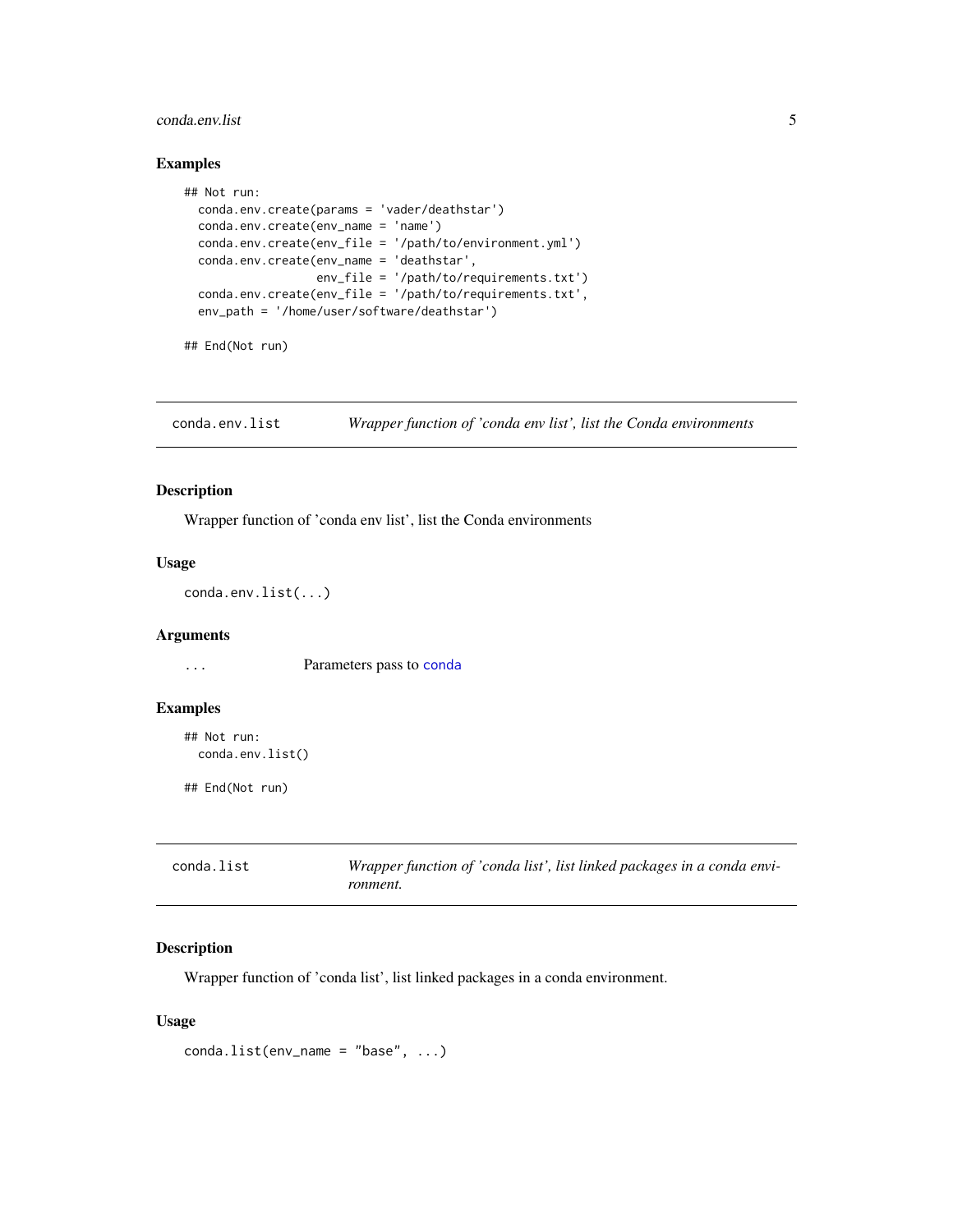<span id="page-5-0"></span>6 copy\_configs

#### Arguments

| env name | Name of environment, default is current |
|----------|-----------------------------------------|
| $\cdots$ | Parameters pass to conda                |

# Examples

```
## Not run:
 conda.list()
 conda.list(env_name = 'your_env')
```

```
## End(Not run)
```
copy\_configs *Function to copy the default configuration file of BioInstaller*

# Description

Function to copy the default configuration file of BioInstaller

# Usage

```
copy_configs(config_dir = "~/.BioInstaller/",
  template_dir = Sys.getenv("BIOINSTALLER_SHINY_CONFIG",
  system.file("extdata", "config/shiny/", package = "BioInstaller")),
 pattern = "shiny.config.yaml", auto_create = FALSE)
```
# Arguments

| config_dir   | The destdir to store plugins [~/.BioInstaller]                                    |
|--------------|-----------------------------------------------------------------------------------|
| template_dir | The template dir system.file('extdata', 'config/shiny', package = 'BioInstaller') |
| pattern      | Used in list. files ['shiny.config.yaml']                                         |
| auto_create  | Auto create dir, default is FALSE                                                 |

# Examples

copy\_configs(tempdir())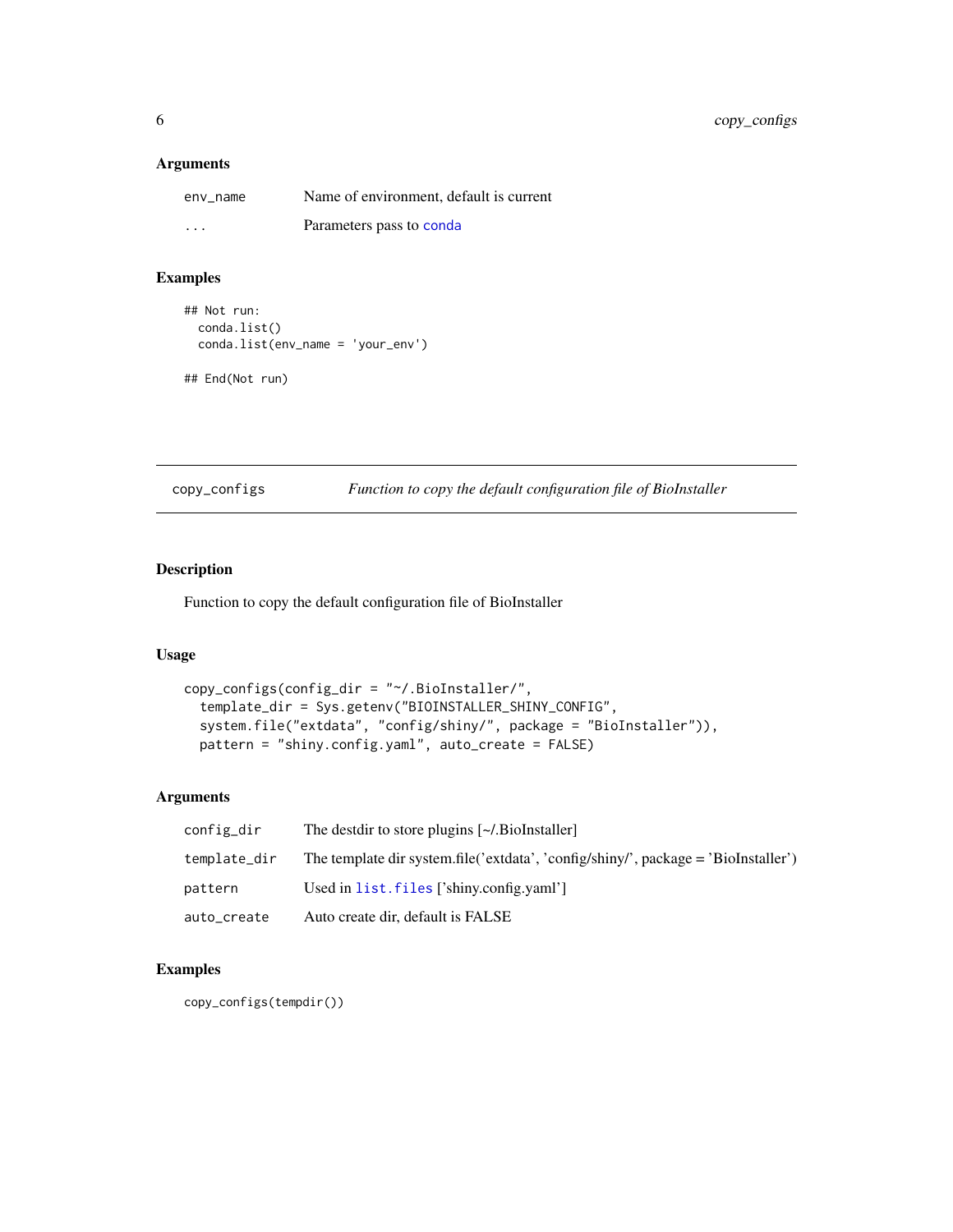<span id="page-6-0"></span>

Function to copy the default plugins of BioInstaller

# Usage

```
copy_plugins(plugin_dir = "~/.BioInstaller/plugins",
  template_dir = system.file("extdata", "config/shiny/", package =
  "BioInstaller"), pattern = "shiny.*.parameters.toml",
  auto_create = FALSE)
```
#### Arguments

| plugin_dir   | The destdir to store plugins [~/.BioInstaller/plugins]                             |
|--------------|------------------------------------------------------------------------------------|
| template_dir | The template dir system.file('extdata', 'config/shiny/', package = 'BioInstaller') |
| pattern      | Used in list. files ['shiny.*.parameters.toml']                                    |
| auto_create  | Auto create dir, default is FALSE                                                  |

#### Examples

copy\_plugins(tempdir())

| crawl.all.versions | A function can be used to craw all source code from nongithub.cfg |  |  |  |
|--------------------|-------------------------------------------------------------------|--|--|--|
|                    | stored information                                                |  |  |  |

#### Description

A function can be used to craw all source code from nongithub.cfg stored information

```
crawl.all.versions(name, download.dir = "./",
  nongithub.cfg = c(system.file("extdata",
  "config/nongithub/nongithub.toml", package = "BioInstaller"),
  system.file("extdata", "config/db/db_main.toml", package =
  "BioInstaller"), system.file("extdata", "config/db/db_annovar.toml",
  package = "BioInstaller"), system.file("extdata",
  "config/db/db_blast.toml", package = "BioInstaller")),
  parse.extra.params = list(extra.list = list(), rcmd.parse = TRUE,
 bash.parse = TRUE, glue.parse = TRUE), license = "")
```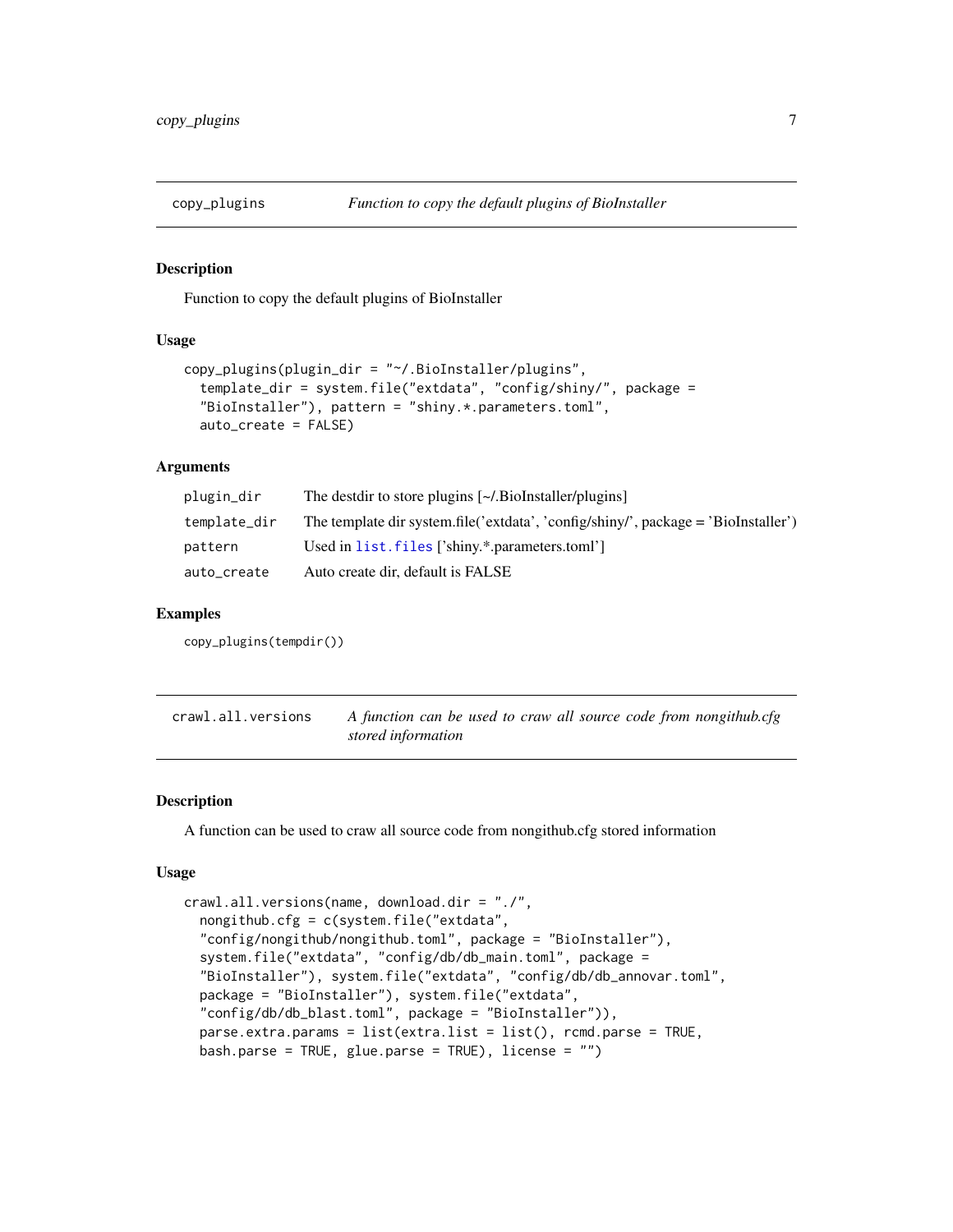<span id="page-7-0"></span>8 del.info

#### Arguments

| name               | Software name                                                                                                                                                    |
|--------------------|------------------------------------------------------------------------------------------------------------------------------------------------------------------|
| download.dir       | Download destdir                                                                                                                                                 |
|                    | nongithub.cfg Configuration file of installed by non github url, default is system.file('extdata',<br>'config/nongithub/nongithub.toml', package='BioInstaller') |
| parse.extra.params |                                                                                                                                                                  |
|                    | Other parameters pass to parse, extra                                                                                                                            |
| license            | The BioInstaller download license code.                                                                                                                          |

# Examples

```
crawl.all.versions('demo')
```
del.info *Delete biologly softwares infomation of system*

# Description

Delete biologly softwares infomation of system

# Usage

```
del.info(name = "", db = Sys.getenv("BIO_SOFTWARES_DB_ACTIVE",
  tempfile()), verbose = TRUE)
```
#### Arguments

| name    | Software name                                    |
|---------|--------------------------------------------------|
| db      | File saving softwares information                |
| verbose | Ligical indicating wheather show the log message |

#### Value

Bool Value

```
db <- sprintf('%s/.BioInstaller', tempdir())
set.biosoftwares.db(db)
change.info(name = 'bwa', installed = 'yes', source.dir = '',
bin.dir = '', excutable.files = c('demo'), others.customer = 'demo')
del.info('bwa')
unlink(db)
```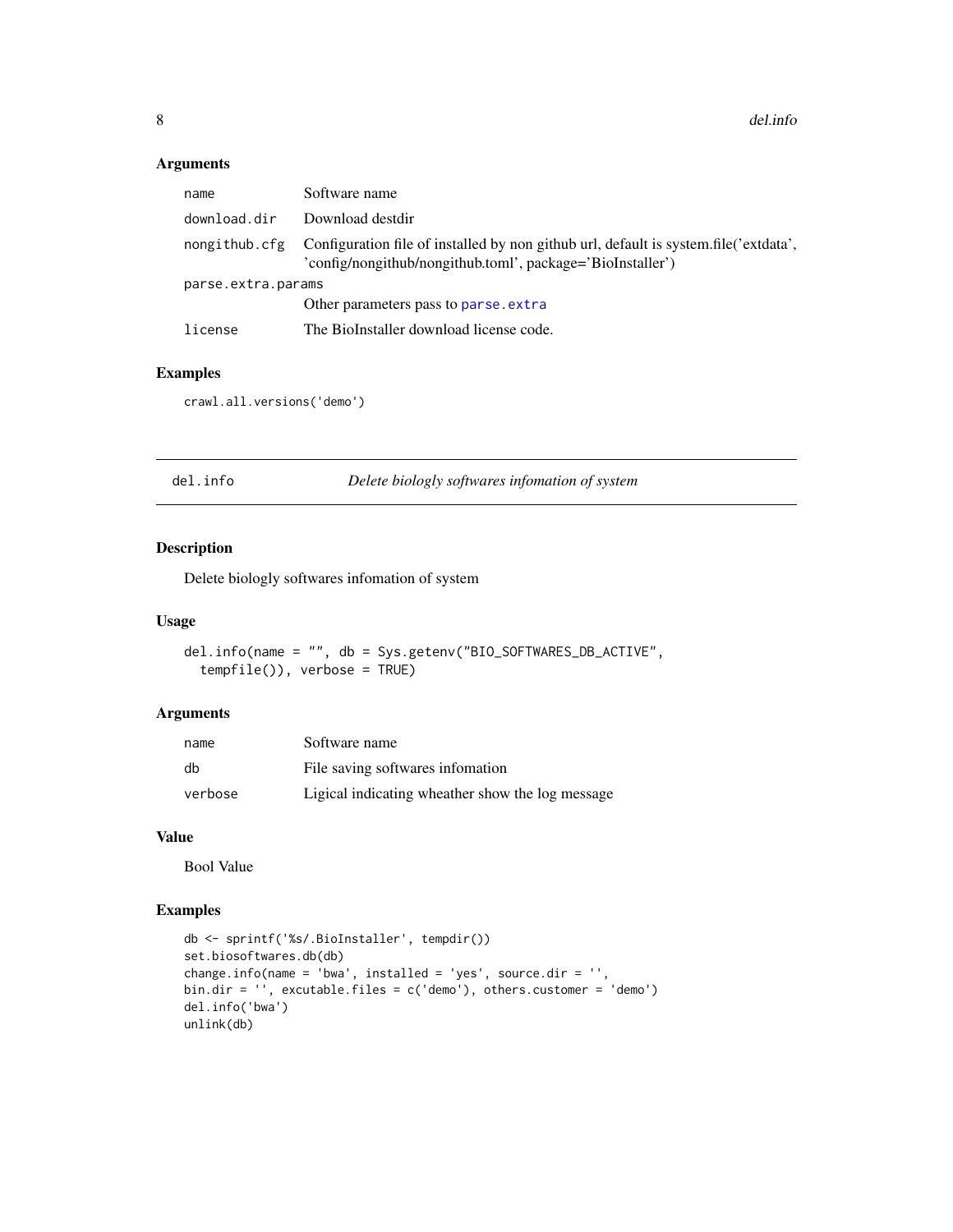<span id="page-8-0"></span>

Use docker to pull image

# Usage

```
docker.pull(repo, name, version = NULL, docker.bin = NULL,
 all.tags = FALSE, disable.content.trust = TRUE, verbose = TRUE)
```
# Arguments

| repo,                 | Repository name of docker hub, e.g life2cloud         |  |
|-----------------------|-------------------------------------------------------|--|
| name                  | Software name, e.g bwa                                |  |
| version               | Image version                                         |  |
| docker.bin            | Docker executable file, default is 'docker' in \$PATH |  |
| all.tags              | Download all tagged images in the repository          |  |
| disable.content.trust |                                                       |  |
|                       | Skip image verification (default true)                |  |
| verbose               | Ligical indicating wheather show the log message      |  |

# Value

Bool Value

# Examples

```
docker.bin <- unname(Sys.which('docker'))
if (docker.bin != '') {
 docker.pull(repo = 'learn', name = 'tutorial')
}
```
docker.search *Search softwares docker infomation in BioInstaller docker database*

# Description

Search softwares docker infomation in BioInstaller docker database

```
docker.search(name, docker.db = system.file("extdata",
  "config/docker/docker.toml", package = "BioInstaller"))
```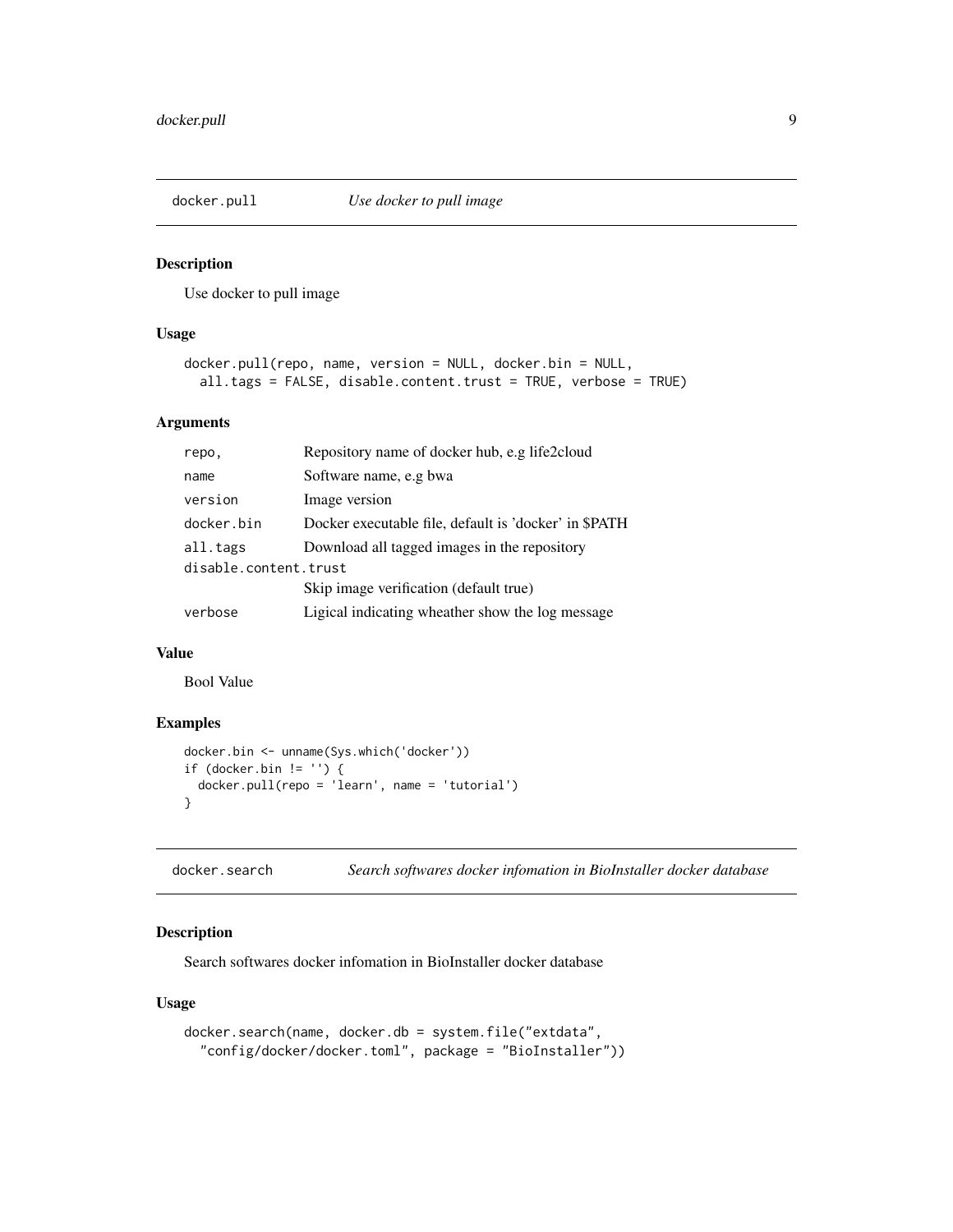<span id="page-9-0"></span>10 get.info

# Arguments

| name      | Software name, e.g bwa                                                                     |
|-----------|--------------------------------------------------------------------------------------------|
| docker.db | A list including docker repo infomation, default to use built-in config/docker/docker.toml |

# Value

A list

# Examples

docker.search('bwa')

# get.info *Show biologly softwares infomation of system*

# Description

Show biologly softwares infomation of system

#### Usage

```
get.info(name = "", db = Sys.getenv("BIO_SOFTWARES_DB_ACTIVE",
  tempfile()), verbose = TRUE)
```
# Arguments

| name    | Software name                                    |
|---------|--------------------------------------------------|
| db      | File saving softwares infomation                 |
| verbose | Ligical indicating wheather show the log message |

#### Value

Bool Value

```
db <- sprintf('%s/.BioInstaller', tempdir())
set.biosoftwares.db(db)
change.info(name = 'bwa', installed = 'yes', source.dir = '',
bin.dir = '', excutable.files = c('demo'), others.customer = 'demo')
get.info('bwa')
unlink(db)
```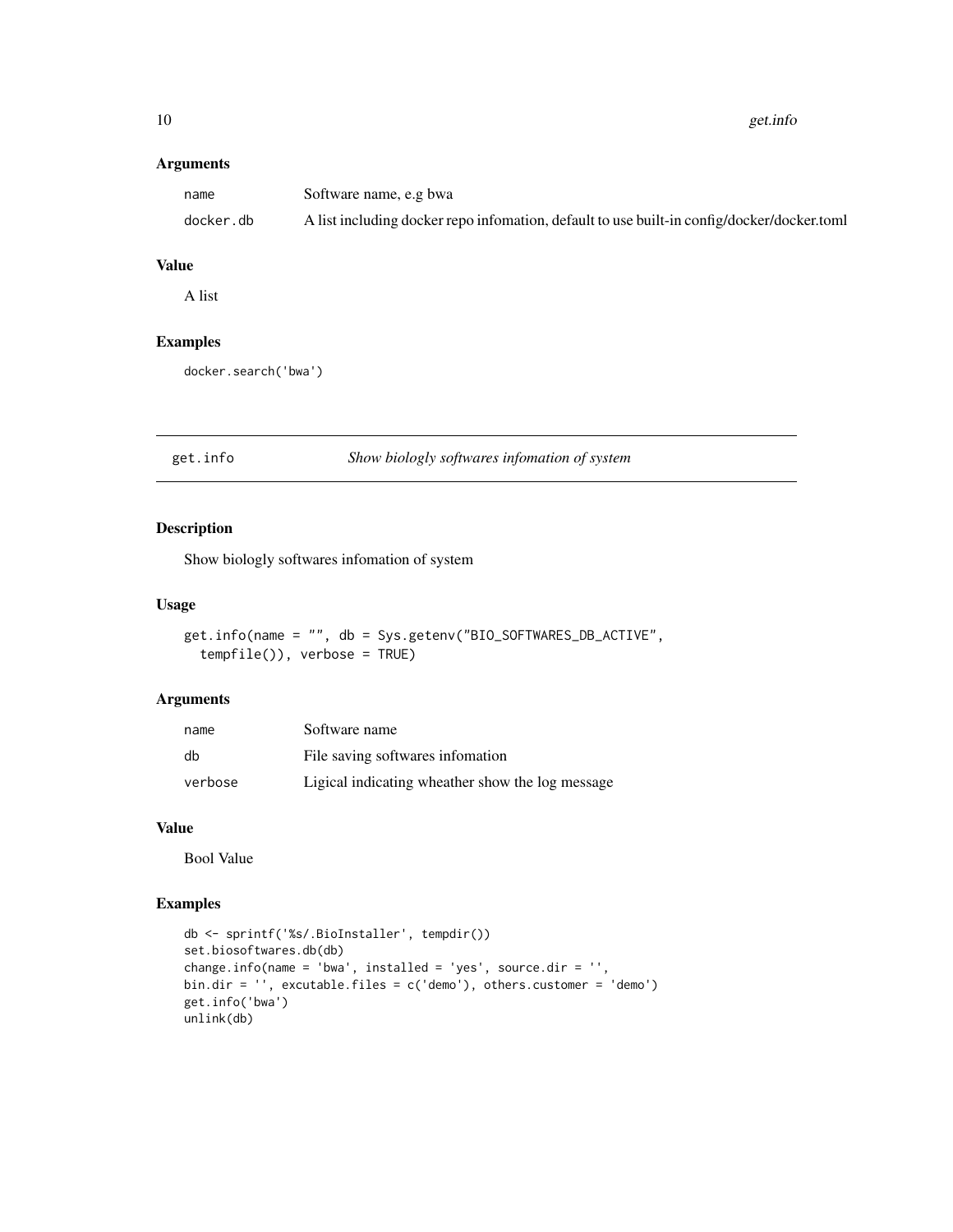<span id="page-10-0"></span>

Get meta information of BioInstaller collected sources, such as database, GitHub source, non-GitHub source, web source

#### Usage

```
get.meta(value = NULL, config = NULL, get.meta.files.params = NULL,
  read.config.params = NULL)
```
# Arguments

| value                 | Avaliable option for 'db', 'github', 'nongithub': 'cfg_meta', 'item'; for web:<br>'item'                                            |
|-----------------------|-------------------------------------------------------------------------------------------------------------------------------------|
| config                | Avaliable option: 'db', 'db_meta_file', 'github', 'github_meta_file', 'nongithub',<br>'nongithub meta file', 'web', 'web meta file' |
| get.meta.files.params |                                                                                                                                     |
|                       | Params pass to get. meta. files                                                                                                     |
| read.config.params    |                                                                                                                                     |
|                       | Params pass to read.config.                                                                                                         |

#### Value

List contain the meta files path of BioInstaller collected sources

```
meta <- get.meta()
db_cfg_meta <- get.meta(config = 'db', value = 'cfg_meta')
db_meta_file <- get.meta(config = 'db_meta_file')
db_cfg_meta_parsed <- get.meta(value = 'cfg_meta', config = 'db',
read.config.params = list(rcmd.parse = TRUE))
```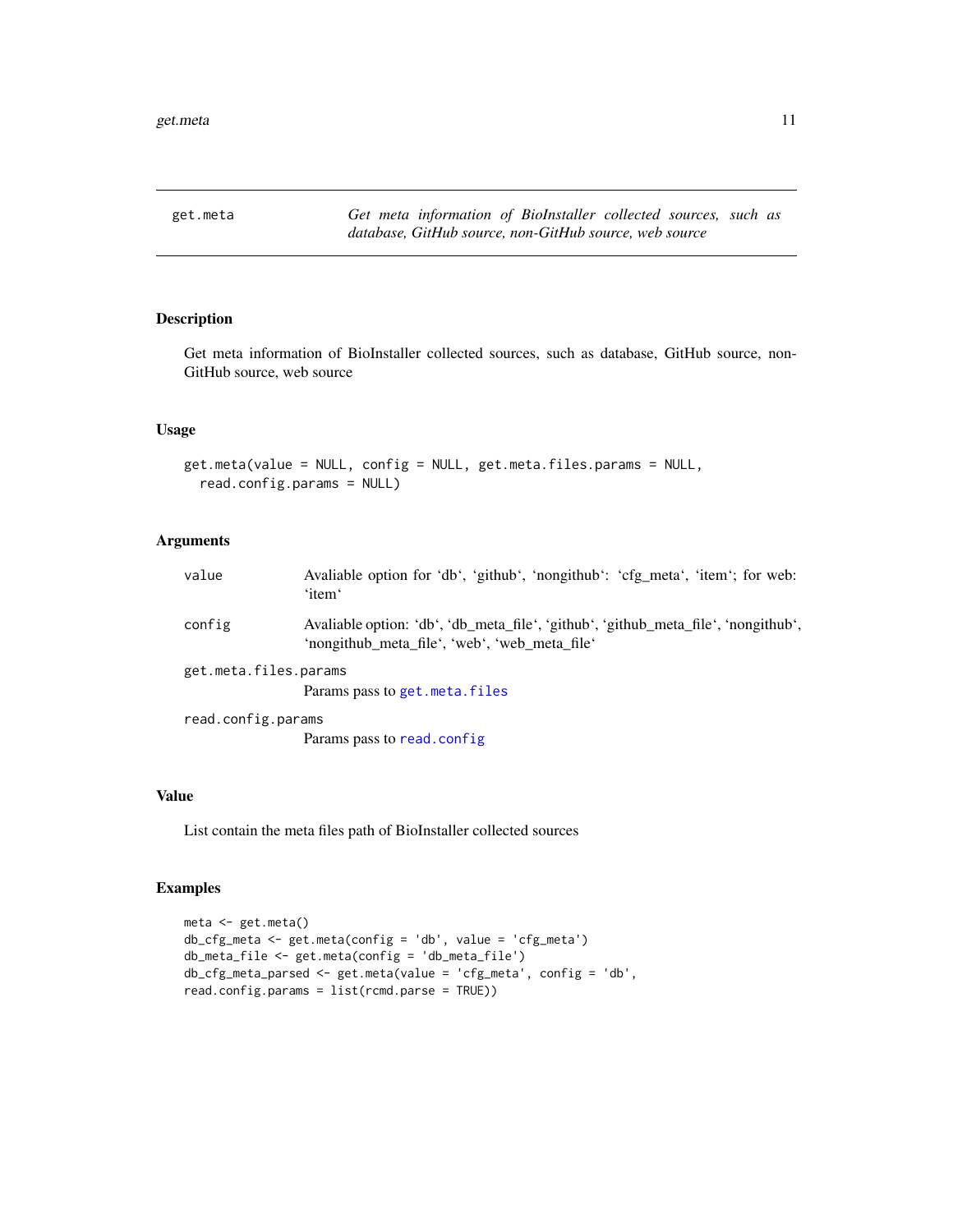<span id="page-11-1"></span><span id="page-11-0"></span>

Get all BioInstaller meta files path, such as database, GitHub source, non-GitHub source, web source

# Usage

```
get.meta.files(db.meta = system.file("extdata", "config/db/db_meta.toml",
 package = "BioInstaller"), github.meta = system.file("extdata",
  "config/github/github_meta.toml", package = "BioInstaller"),
  nongithub.meta = system.file("extdata",
  "config/nongithub/nongithub_meta.toml", package = "BioInstaller"),
  web.meta = system.file("extdata", "config/web/web_meta.toml", package =
  "BioInstaller"))
```
#### Arguments

| db.meta     | Database source meta file path, default is system.file('extdata', 'config/db/db_meta.toml',<br>$package = 'Biofnstaller')$                              |
|-------------|---------------------------------------------------------------------------------------------------------------------------------------------------------|
| github.meta | Github source meta file path, default is system.file('extdata', 'config/github/github_meta.toml',<br>$package = 'Biofnstaller')$                        |
|             | nongithub.meta non-Github source meta file path, default is system.file('extdata', 'config/nongithub/nongithub_meta.toml<br>$package = 'Biofnstaller')$ |
| web.meta    | Web source meta file path, default is system.file('extdata', 'config/web/web meta.toml',<br>$package = 'Biofnstaller')$                                 |

#### Value

List contain the meta files path of BioInstaller collected sources

# Examples

get.meta.files()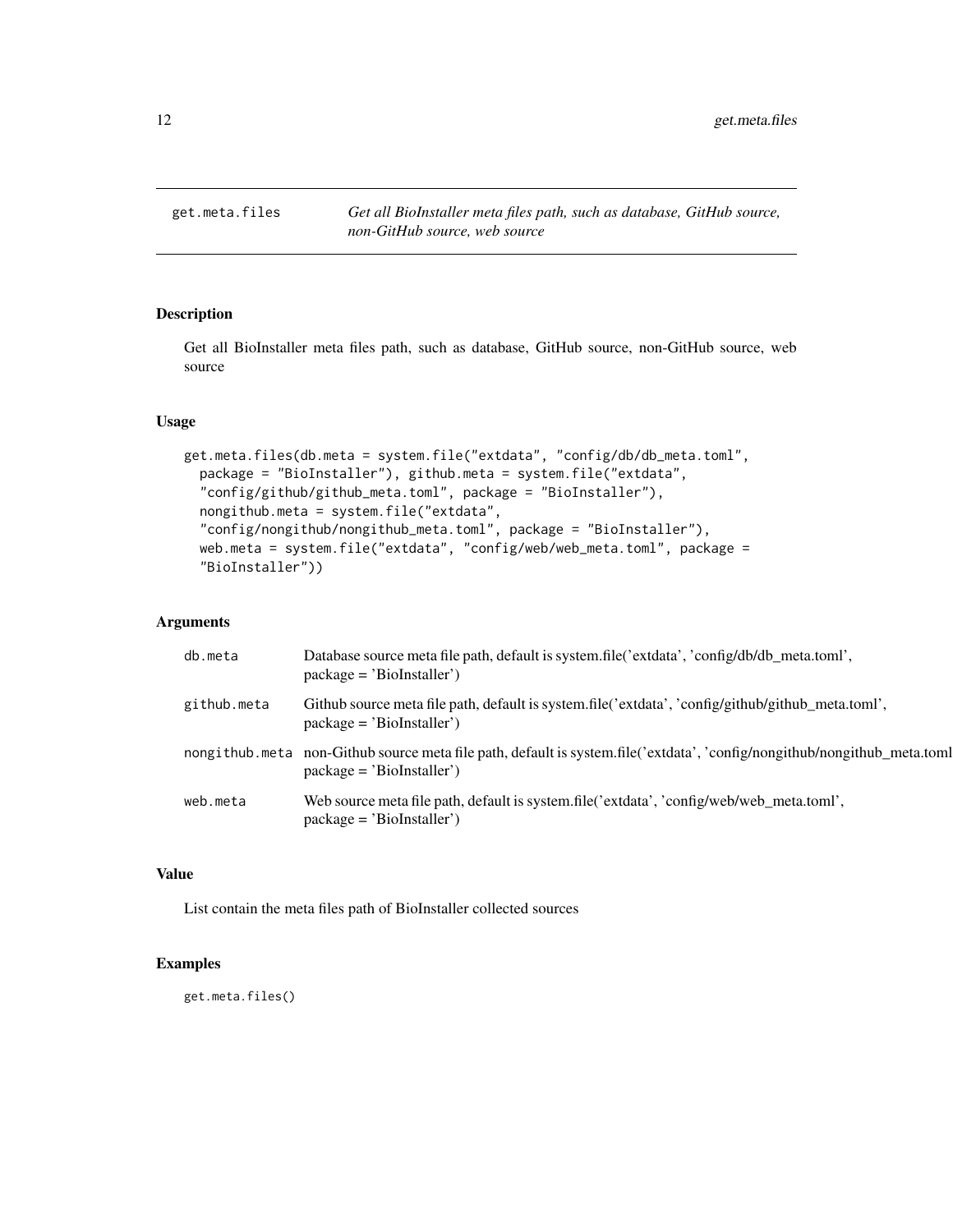<span id="page-12-0"></span>

Download and install biology software or database

#### Usage

```
install.bioinfo(name = c(), download.dir = c(), destdir = c(),
 name.saved = NULL, github.cfg = system.file("extdata",
 "config/github/github.toml", package = "BioInstaller"),
 nongithub.cfg = c(system.file("extdata",
 "config/nongithub/nongithub.toml", package = "BioInstaller"),
 system.file("extdata", "config/db/db_main.toml", package =
 "BioInstaller"), system.file("extdata", "config/db/db_annovar.toml",
 package = "BioInstaller"), system.file("extdata",
 "config/db/db_blast.toml", package = "BioInstaller")), version = c(),
 local.source = NULL, show.all.versions = FALSE,
 show.all.names = FALSE, db = Sys.getenv("BIO_SOFTWARES_DB_ACTIVE",
 system.file("extdata", "demo/softwares_db_demo.yaml", package =
 "BioInstaller")), download.only = FALSE, decompress = TRUE,
 dependence.need = TRUE, showWarnings = FALSE, extra.list = list(),
 rcmd.parse = TRUE, bash.parse = TRUE, glue.parse = TRUE,
 glue.flag = "!!glue", save.to.db = TRUE, license = "",
 overwrite = FALSE, verbose = TRUE, ...)
```
#### Arguments

| name          | Software name                                                                                                                                                                                                                                                                                                                                                                                                  |
|---------------|----------------------------------------------------------------------------------------------------------------------------------------------------------------------------------------------------------------------------------------------------------------------------------------------------------------------------------------------------------------------------------------------------------------|
| download.dir  | A string, point the source code download destdir                                                                                                                                                                                                                                                                                                                                                               |
| destdir       | A string, point the install path                                                                                                                                                                                                                                                                                                                                                                               |
| name.saved    | Software name when you want to install different version, you can use this to<br>point the installed softwares name like 'GATK-3.7'                                                                                                                                                                                                                                                                            |
| github.cfg    | Configuration file of installed by github url, default is system.file('extdata',<br>'config/github/github.toml', package='BioInstaller')                                                                                                                                                                                                                                                                       |
| nongithub.cfg | Configuration file of installed by non github url, default is c(system.file('extdata',<br>'config/nongithub/nongithub.toml', package = 'BioInstaller'), system.file('extdata',<br>'config/db/db_main.toml', package = 'BioInstaller'), system.file('extdata', 'con-<br>fig/db/db_annovar.toml', package = 'BioInstaller'), system.file('extdata', 'con-<br>$fig/db/db_blast.toml', package = 'BioInstaller'))$ |
| version       | Software version                                                                                                                                                                                                                                                                                                                                                                                               |
| local.source  | Install from local source, github softwares need a cloned dir, and nongithub<br>softwares can be installed from a compressed file (if it is a dir, you need set<br>decompress to FALSE)                                                                                                                                                                                                                        |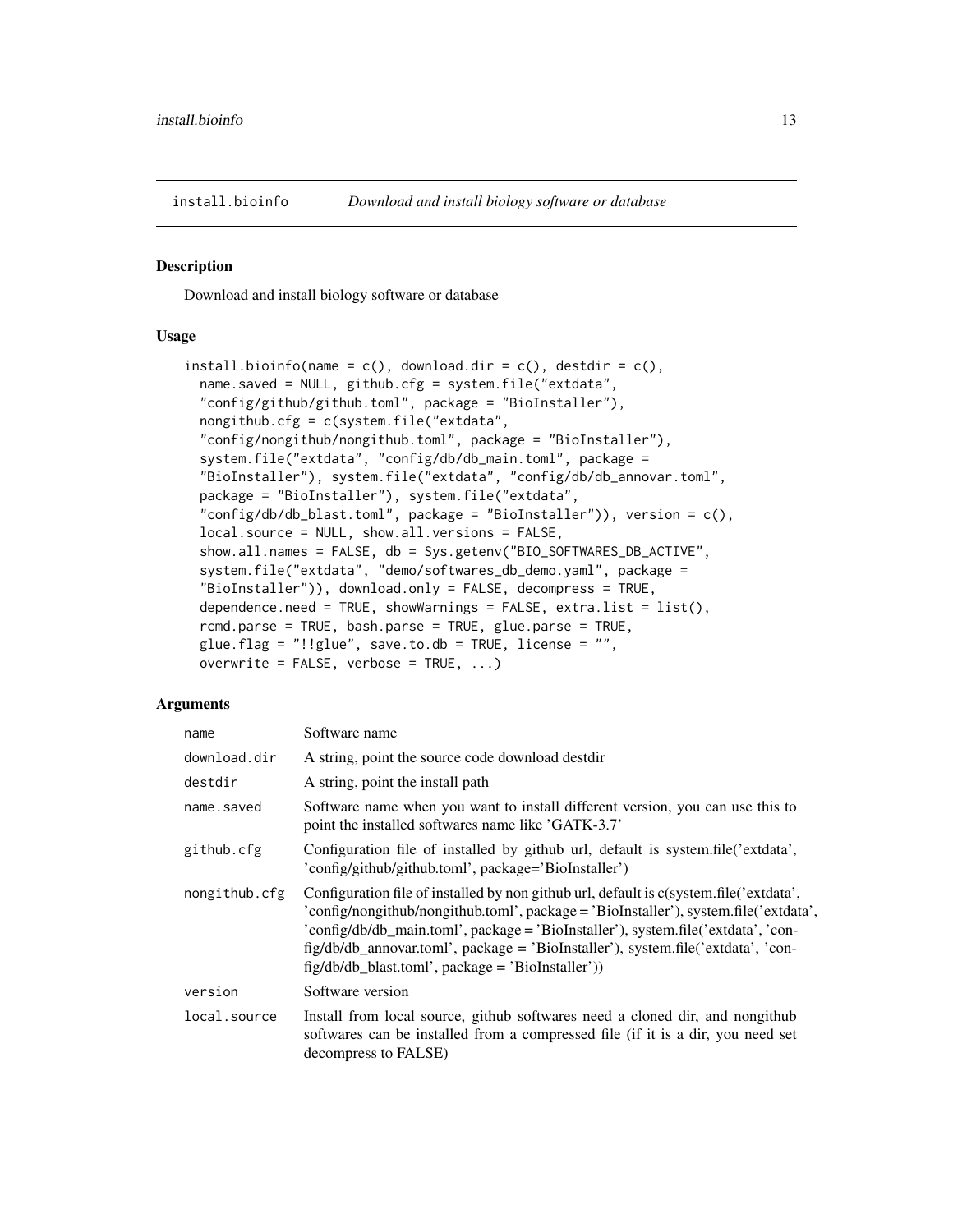<span id="page-13-0"></span>

| show.all.versions |                                                                                                                                                                           |
|-------------------|---------------------------------------------------------------------------------------------------------------------------------------------------------------------------|
|                   | Logical wheather show all avaliable versions can be install                                                                                                               |
|                   | show.all.names Logical wheather show all avaliable names can be install                                                                                                   |
| db                | File of saving softwares infomation, default is Sys.getenv('BIO_SOFTWARES_DB_ACTIVE',<br>system.file('extdata', 'demo/softwares_db_demo.yaml', package = 'BioInstaller')) |
| download.only     | Logicol indicating wheather only download source or file (non-github)                                                                                                     |
| decompress        | Logicol indicating wheather need to decompress the downloaded file, default is<br><b>TRUE</b>                                                                             |
| dependence.need   |                                                                                                                                                                           |
|                   | Logical should the dependence should be installed                                                                                                                         |
| showWarnings      | Logical should the warnings on failure be shown?                                                                                                                          |
| extra.list        | A list that can replace the configuration file 'debug' by list $(debug = TRUE)$ , and<br>debug will be setted to TRUE                                                     |
| rcmd.parse        | Logical wheather parse '@>@str_replace('abc', 'b', 'c')@<@' in config to<br>'acc'                                                                                         |
| bash.parse        | Logical wheather parse '#>#echo \$HOME#<#' in config to your HOME PATH                                                                                                    |
| glue.parse        | Logical wheather parse '!!glue1:5' in config to ['1','2','3','4','5']; ['nochange',<br>'!!glue(1:5)', 'nochange'] => ['nochange', '1', '2', '3', '4', '5', 'nochange']    |
| glue.flag         | A character flage indicating wheater run glue() function to parse (Default is<br>!!glue)                                                                                  |
| save.to.db        | Ligical indicating wheather save the install information in db                                                                                                            |
| license           | The BioInstaller download license code.                                                                                                                                   |
| overwrite         | Force delete the destdir or download dir without a interactive message (careful)                                                                                          |
| verbose           | Ligical indicating wheather show the log message                                                                                                                          |
| $\cdots$          | Other key and value paired need be saved in BioInstaller passed to change. info                                                                                           |

# Value

Bool Value or a list

```
db <- sprintf('%s/.BioInstaller', tempdir())
set.biosoftwares.db(db)
tryCatch(install.bioinfo('bwa', show.all.versions = TRUE),
error = function(e) {
  message('Connecting Github failed. Please try it again later.')
})
unlink(db)
```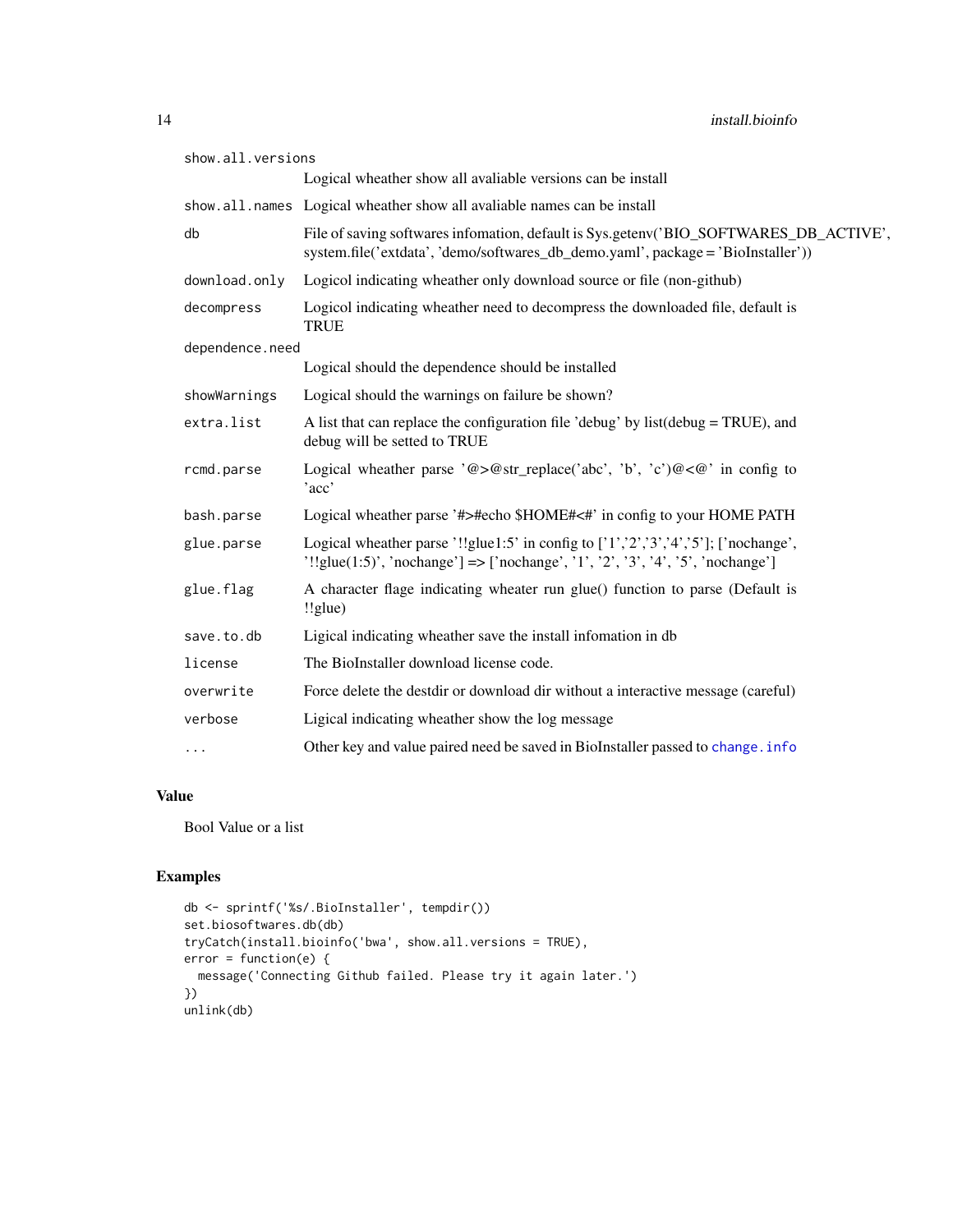<span id="page-14-0"></span>

Install or download softwares from Github

#### Usage

```
install.github(name = "", download.dir = NULL, destdir = NULL,
 version = NULL, local.source = NULL, show.all.versions = FALSE,
 name.saved = NULL, github.cfg = system.file("extdata",
  "config/github/github.toml", package = "BioInstaller"),
  db = Sys.getenv("BIO_SOFTWARES_DB_ACTIVE", system.file("extdata",
  "demo/softwares_db_demo.yaml", package = "BioInstaller")),
  download.only = FALSE, showWarnings = FALSE,
  dependence.need = TRUE, extra.list = list(), rcmd.parse = TRUE,
 bash.parse = TRUE, glue.parse = TRUE, glue.flag = "!!glue",
  save.to.db = TRUE, overwrite = FALSE, verbose = TRUE, \ldots)
```
#### Arguments

| name              | Software name                                                                                                                                                             |  |
|-------------------|---------------------------------------------------------------------------------------------------------------------------------------------------------------------------|--|
| download.dir      | A string, point the source code download destdir                                                                                                                          |  |
| destdir           | A string, point the install path                                                                                                                                          |  |
| version           | Software version                                                                                                                                                          |  |
| local.source      | Install from local source, github softwares need a cloned dir                                                                                                             |  |
| show.all.versions |                                                                                                                                                                           |  |
|                   | Logical wheather show all avaliable version can be install                                                                                                                |  |
| name.saved        | Software name when you want to install different version, you can use this to<br>point the installed softwares name like 'GATK-3.7'                                       |  |
| github.cfg        | Configuration file of installed by github url, default is system.file('extdata',<br>'config/github/github.toml', package='BioInstaller')                                  |  |
| db                | File of saving softwares infomation, default is Sys.getenv('BIO_SOFTWARES_DB_ACTIVE',<br>system.file('extdata', 'demo/softwares_db_demo.yaml', package = 'BioInstaller')) |  |
| download.only     | Logicol indicating wheather only download source or file (non-github)                                                                                                     |  |
| showWarnings      | Logical should the warnings on failure be shown?                                                                                                                          |  |
| dependence.need   |                                                                                                                                                                           |  |
|                   | Logical should the dependence should be installed                                                                                                                         |  |
| extra.list        | A list that can replace the configuration file 'debug' by list $(debug = TRUE)$ , and<br>debug will be setted to TRUE                                                     |  |
| rcmd.parse        | Logical wheather parse '@>@str_replace('abc', 'b', 'c')@<@' in config to<br>'acc'                                                                                         |  |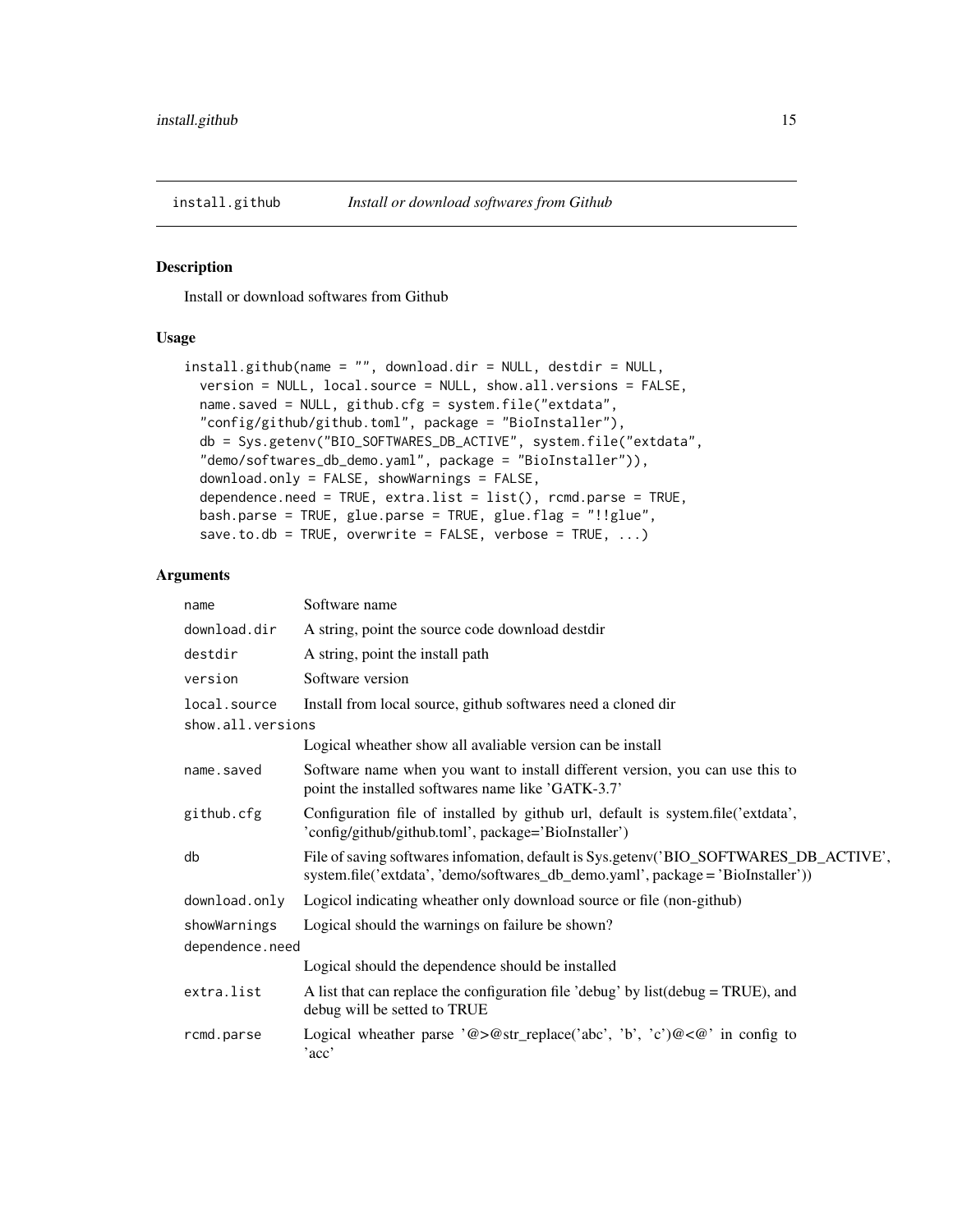<span id="page-15-0"></span>

| bash.parse | Logical wheather parse '#>#echo \$HOME#<#' in config to your HOME PATH                                                                                                        |
|------------|-------------------------------------------------------------------------------------------------------------------------------------------------------------------------------|
| glue.parse | Logical wheather parse '!!glue1:5' in config to $['1', '2', '3', '4', '5']$ ; ['nochange',<br>'!!glue(1:5)', 'nochange'] => ['nochange', '1', '2', '3', '4', '5', 'nochange'] |
| glue.flag  | A character flage indicating wheater run glue() function to parse (Default is<br>$!$ lglue)                                                                                   |
| save.to.db | Ligical indicating wheather save the install information in db                                                                                                                |
| overwrite  | Force delete the destdir or download dir without a interactive message (careful)                                                                                              |
| verbose    | Ligical indicating wheather show the log message                                                                                                                              |
| $\cdots$   | Other key and value paired need be saved in BioInstaller passed to change. info                                                                                               |

#### Value

Bool Value

# Examples

```
db <- sprintf('%s/.BioInstaller', tempdir())
set.biosoftwares.db(db)
tryCatch(install.github('bwa', show.all.versions = TRUE),
error = function(e) {
 message('Connecting Github failed. Please try it again later.')
})
unlink(db)
```
install.nongithub *Install or download softwares from non-Github Web site*

#### **Description**

Install or download softwares from non-Github Web site

```
install.nongithub(name = "", download.dir = NULL, destdir = NULL,
 version = NULL, local.source = NULL, show.all.versions = FALSE,
  name.saved = NULL, nongithub.cfg = c(system.file("extdata",
  "config/nongithub/nongithub.toml", package = "BioInstaller"),
  system.file("extdata", "config/db/db_main.toml", package =
  "BioInstaller"), system.file("extdata", "config/db/db_annovar.toml",
  package = "BioInstaller"), system.file("extdata",
  "config/db/db_blast.toml", package = "BioInstaller")),
  db = Sys.getenv("BIO_SOFTWARES_DB_ACTIVE", system.file("extdata",
  "demo/softwares_db_demo.yaml", package = "BioInstaller")),
  download.only = FALSE, decompress = TRUE, dependence.need = TRUE,
  showWarnings = FALSE, extra.list = list(), rcmd.parse = TRUE,
  bash.parse = TRUE, glue.parse = TRUE, glue.flag = "!!glue",
  save.to.db = TRUE, overwrite = FALSE, verbose = TRUE, \ldots)
```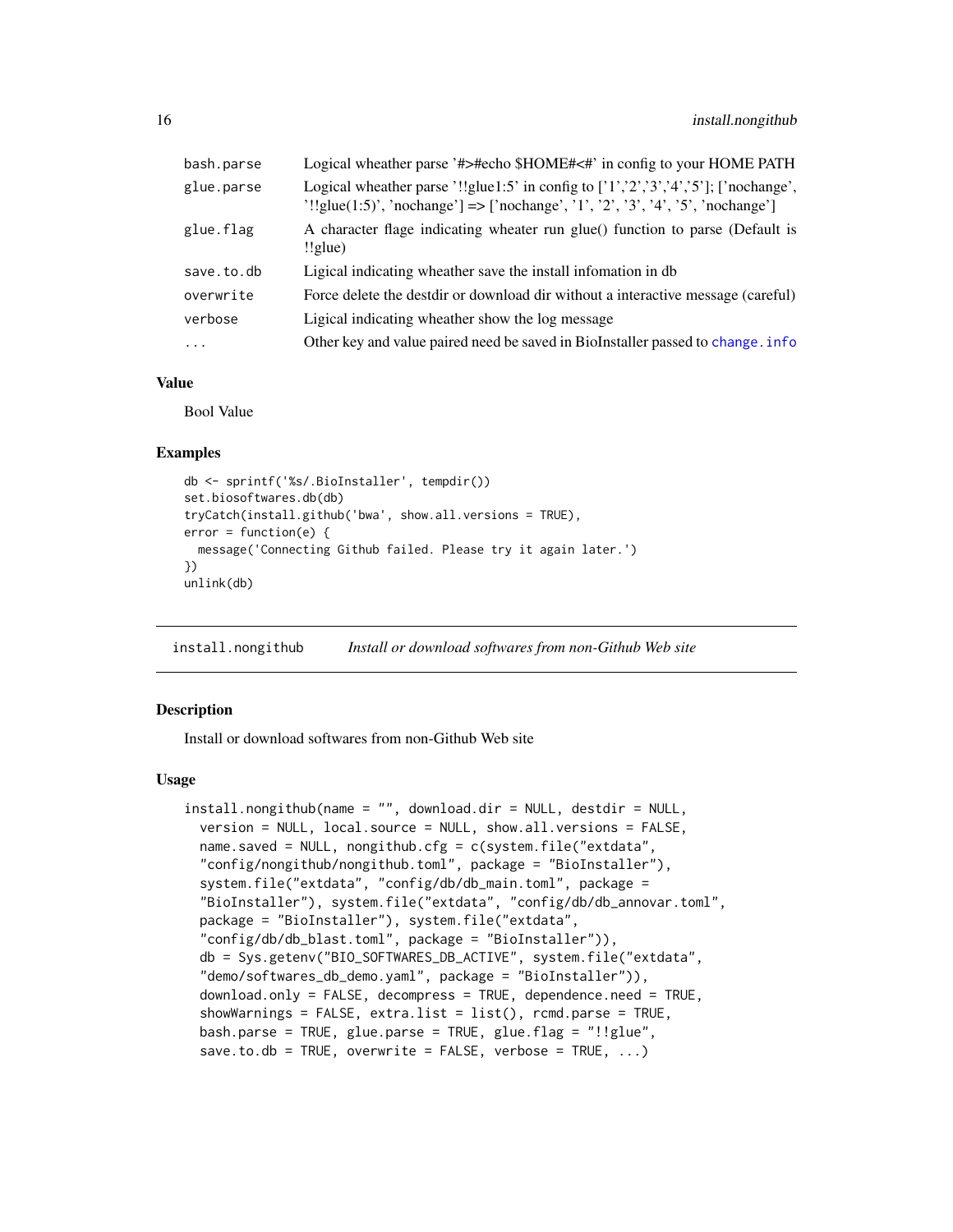# <span id="page-16-0"></span>install.nongithub 17

# Arguments

| name                 | Software name                                                                                                                                                                                                                                                                                                                                                                                                  |
|----------------------|----------------------------------------------------------------------------------------------------------------------------------------------------------------------------------------------------------------------------------------------------------------------------------------------------------------------------------------------------------------------------------------------------------------|
| download.dir         | A string, point the source code download destdir                                                                                                                                                                                                                                                                                                                                                               |
| destdir              | A string, point the install path                                                                                                                                                                                                                                                                                                                                                                               |
| version              | Software version                                                                                                                                                                                                                                                                                                                                                                                               |
| local.source         | Install from local source (a compressed file, if it is a dir, you need set decompress<br>to FALSE)                                                                                                                                                                                                                                                                                                             |
| show.all.versions    |                                                                                                                                                                                                                                                                                                                                                                                                                |
|                      | Logical wheather show all avaliable version can be install                                                                                                                                                                                                                                                                                                                                                     |
| name.saved           | Software name when you want to install different version, you can use this to<br>point the installed softwares name like 'GATK-3.7'                                                                                                                                                                                                                                                                            |
| nongithub.cfg        | Configuration file of installed by non github url, default is c(system.file('extdata',<br>'config/nongithub/nongithub.toml', package = 'BioInstaller'), system.file('extdata',<br>'config/db/db_main.toml', package = 'BioInstaller'), system.file('extdata', 'con-<br>fig/db/db_annovar.toml', package = 'BioInstaller'), system.file('extdata', 'con-<br>$fig/db/db_blast.com'$ , package = 'BioInstaller')) |
| db                   | File of saving softwares infomation, default is Sys.getenv('BIO_SOFTWARES_DB_ACTIVE',<br>system.file('extdata', 'demo/softwares_db_demo.yaml', package = 'BioInstaller'))                                                                                                                                                                                                                                      |
| download.only        | Logicol indicating wheather only download source or file (non-github)                                                                                                                                                                                                                                                                                                                                          |
| decompress           | Logicol indicating wheather need to decompress the downloaded file, default is<br><b>TRUE</b>                                                                                                                                                                                                                                                                                                                  |
| dependence.need      |                                                                                                                                                                                                                                                                                                                                                                                                                |
|                      | Logical should the dependence should be installed                                                                                                                                                                                                                                                                                                                                                              |
| showWarnings         | Logical should the warnings on failure be shown?                                                                                                                                                                                                                                                                                                                                                               |
| extra.list           | A list that can replace the configuration file 'debug' by list(debug = TRUE), and<br>debug will be setted to TRUE                                                                                                                                                                                                                                                                                              |
| rcmd.parse           | Logical wheather parse '@>@str_replace('abc', 'b', 'c')@<@' in config to<br>'acc'                                                                                                                                                                                                                                                                                                                              |
| bash.parse           | Logical wheather parse '#>#echo \$HOME#<#' in config to your HOME PATH                                                                                                                                                                                                                                                                                                                                         |
| glue.parse           | Logical wheather parse '!!glue1:5' in config to $['1', '2', '3', '4', '5']$ ; ['nochange',<br>'!!glue(1:5)', 'nochange'] => ['nochange', '1', '2', '3', '4', '5', 'nochange']                                                                                                                                                                                                                                  |
| glue.flag            | A character flage indicating wheater run glue() function to parse (Default is<br>$!$ lglue)                                                                                                                                                                                                                                                                                                                    |
| save.to.db           | Ligical indicating wheather save the install infomation in db                                                                                                                                                                                                                                                                                                                                                  |
| overwrite            | Force delete the destdir or download dir without a interactive message (careful)                                                                                                                                                                                                                                                                                                                               |
| verbose              | Ligical indicating wheather show the log message                                                                                                                                                                                                                                                                                                                                                               |
| $\ddot{\phantom{0}}$ | Other key and value paired need be saved in BioInstaller passed to change. info                                                                                                                                                                                                                                                                                                                                |
|                      |                                                                                                                                                                                                                                                                                                                                                                                                                |

# Value

Bool Value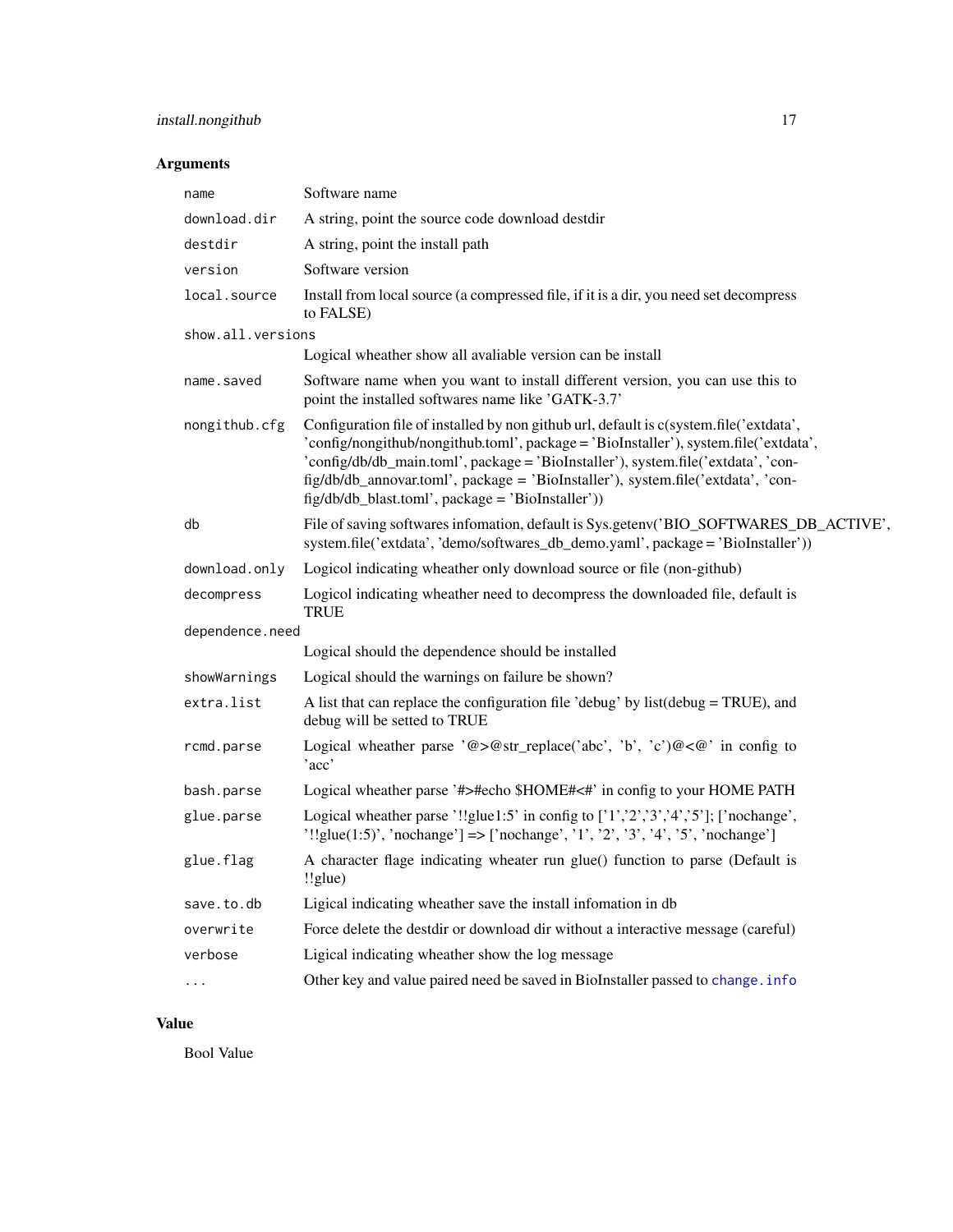#### Examples

```
db <- sprintf('%s/.BioInstaller', tempdir())
set.biosoftwares.db(db)
tryCatch(install.nongithub('gmap', show.all.versions = TRUE),
error = function(e) {
  message('Connecting Gmap website failed. Please try it again later.')
})
unlink(db)
```
is.biosoftwares.db.active

*Test active configuration file*

#### Description

Check whether a Bio Softwares DB is active

#### Usage

is.biosoftwares.db.active(biosoftwares.db)

# Arguments

biosoftwares.db

Configuration filename of bio-softwares db

#### Value

Logical indicating whether the specified configuration file is active

#### Examples

```
is.biosoftwares.db.active('config.cfg')
```
new.bioinfo *Create new BioInstaller items to github forum*

# Description

Create new BioInstaller items to github forum

```
new.bioinfo(config.file = "github.toml", title = "",
 description = "", publication = "")
```
<span id="page-17-0"></span>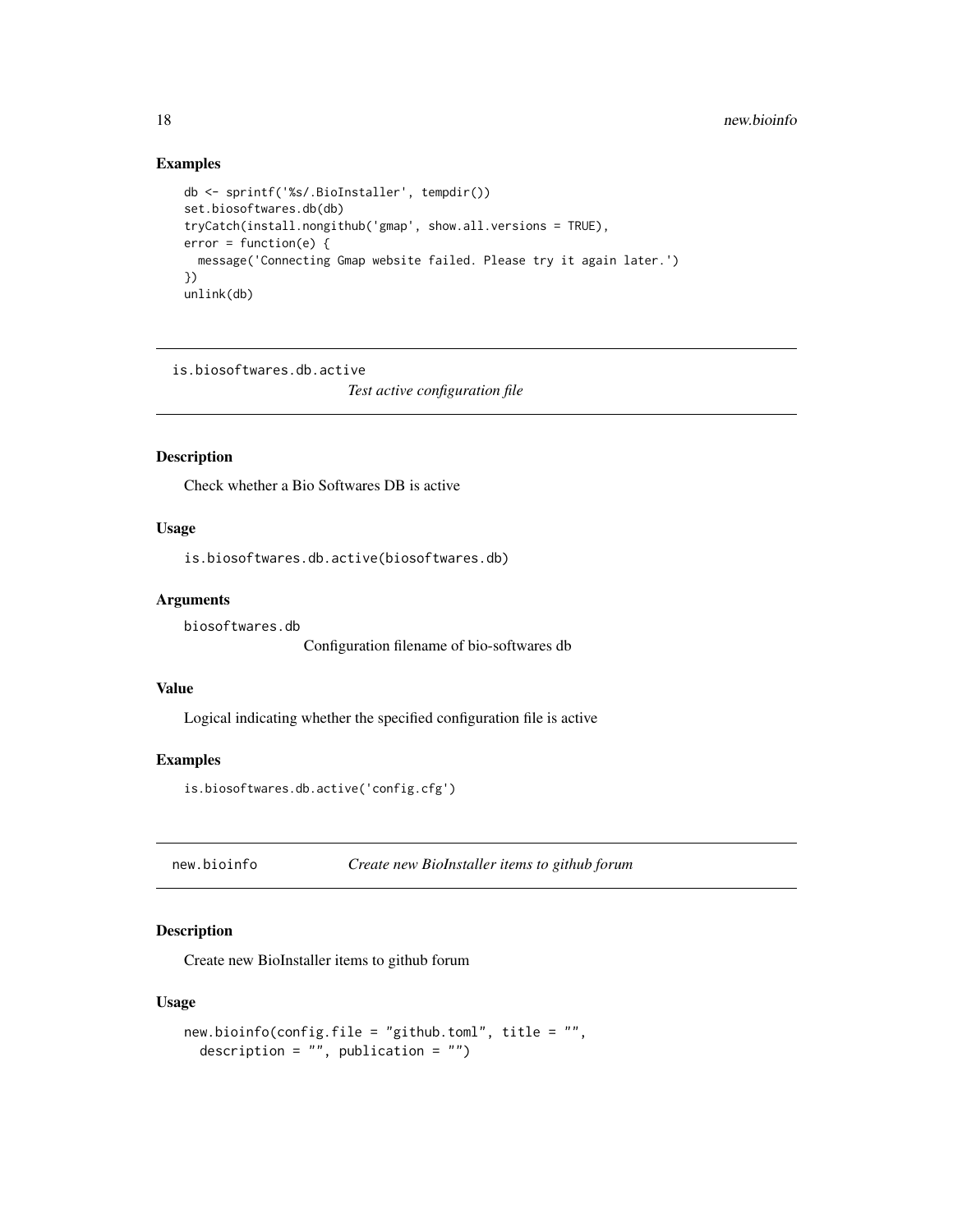# <span id="page-18-0"></span>set.biosoftwares.db 19

# Arguments

| config.file | github.toml, nongithub.toml, db annovar.toml, db main.toml, or new |
|-------------|--------------------------------------------------------------------|
| title       | Name of new item                                                   |
| description | Description of new item                                            |
| publication | Publication of new item                                            |

# Examples

```
new.bioinfo('db_main.toml', 'test_item', 'Just is a test item', 'NA')
```
set.biosoftwares.db *Set BIO\_SOFWARES\_DB\_ACTIVE as the BioInstaller db*

# Description

Set BIO\_SOFWARES\_DB\_ACTIVE as the BioInstaller db

#### Usage

set.biosoftwares.db(biosoftwares.db)

# Arguments

biosoftwares.db

Configuration filename of bio-softwares db

# Value

Logical indicate wheather set db successful

# Examples

set.biosoftwares.db(sprintf('%s/.BioInstaller', tempdir()))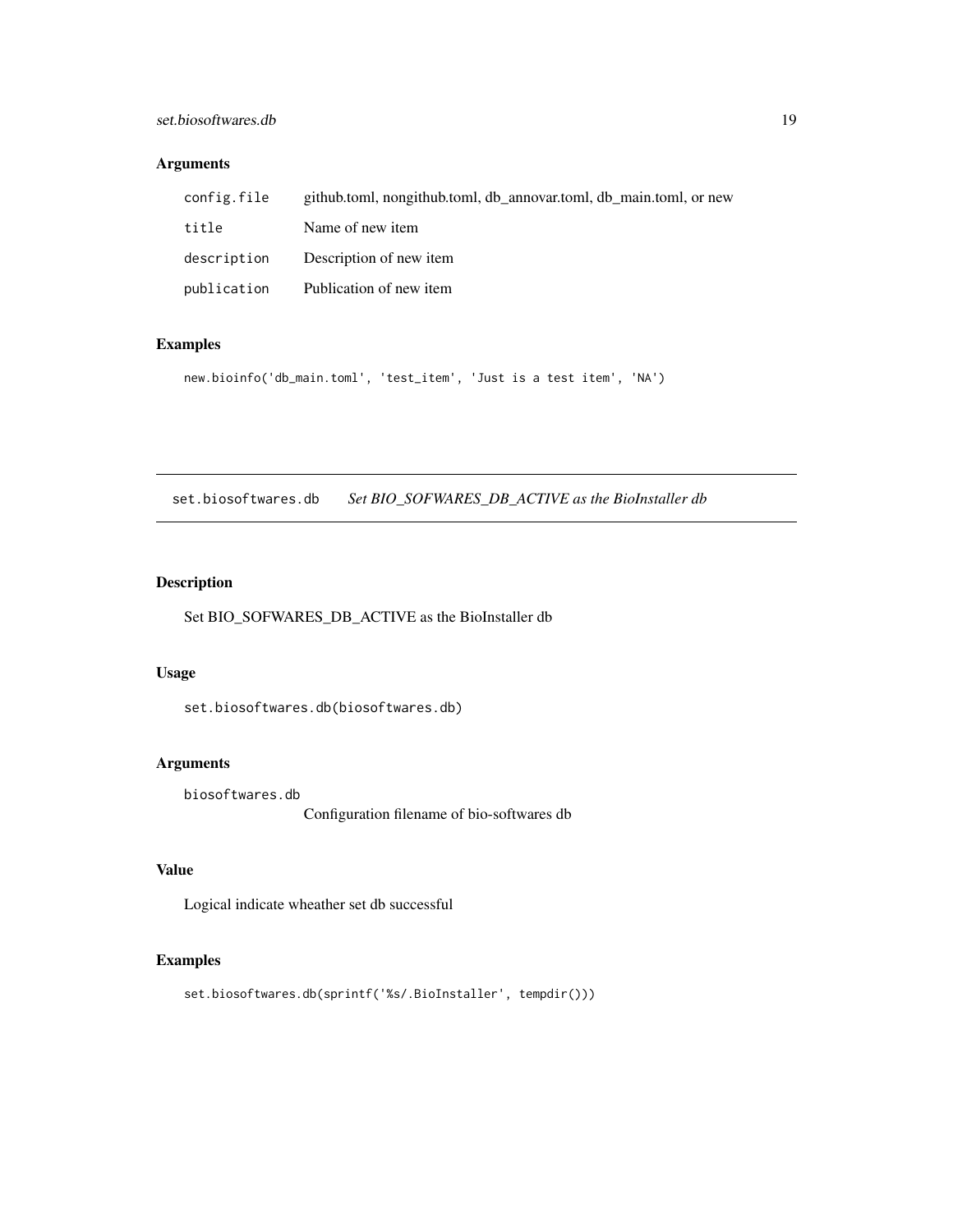<span id="page-19-0"></span>set\_shiny\_workers *Function to set shiny workers for background service*

#### Description

Function to set shiny workers for background service

#### Usage

```
set_shiny_workers(n,
  shiny_config_file = Sys.getenv("BIOINSTALLER_SHINY_CONFIG",
  system.file("extdata", "config/shiny/shiny.config.yaml", package =
 "BioInstaller")), auto_create = FALSE)
```
# Arguments

| n                 | Number of needed workers              |  |  |  |
|-------------------|---------------------------------------|--|--|--|
| shiny_config_file |                                       |  |  |  |
|                   | BioInstaller shiny configuration file |  |  |  |
| auto_create       | Auto create log dir, default is FALSE |  |  |  |

# Examples

## Not run: set\_shiny\_workers(4) ## End(Not run)

show.installed *Show all installed bio-softwares in system*

#### Description

Show all installed bio-softwares in system

#### Usage

```
show.installed(db = Sys.getenv("BIO_SOFTWARES_DB_ACTIVE", tempfile()),
 only.installed = TRUE, verbose = TRUE)
```
#### Arguments

| db      | File saving softwares information                                   |
|---------|---------------------------------------------------------------------|
|         | only installed Logical wheather only show installed softwares in db |
| verbose | Ligical indicating wheather show the log message                    |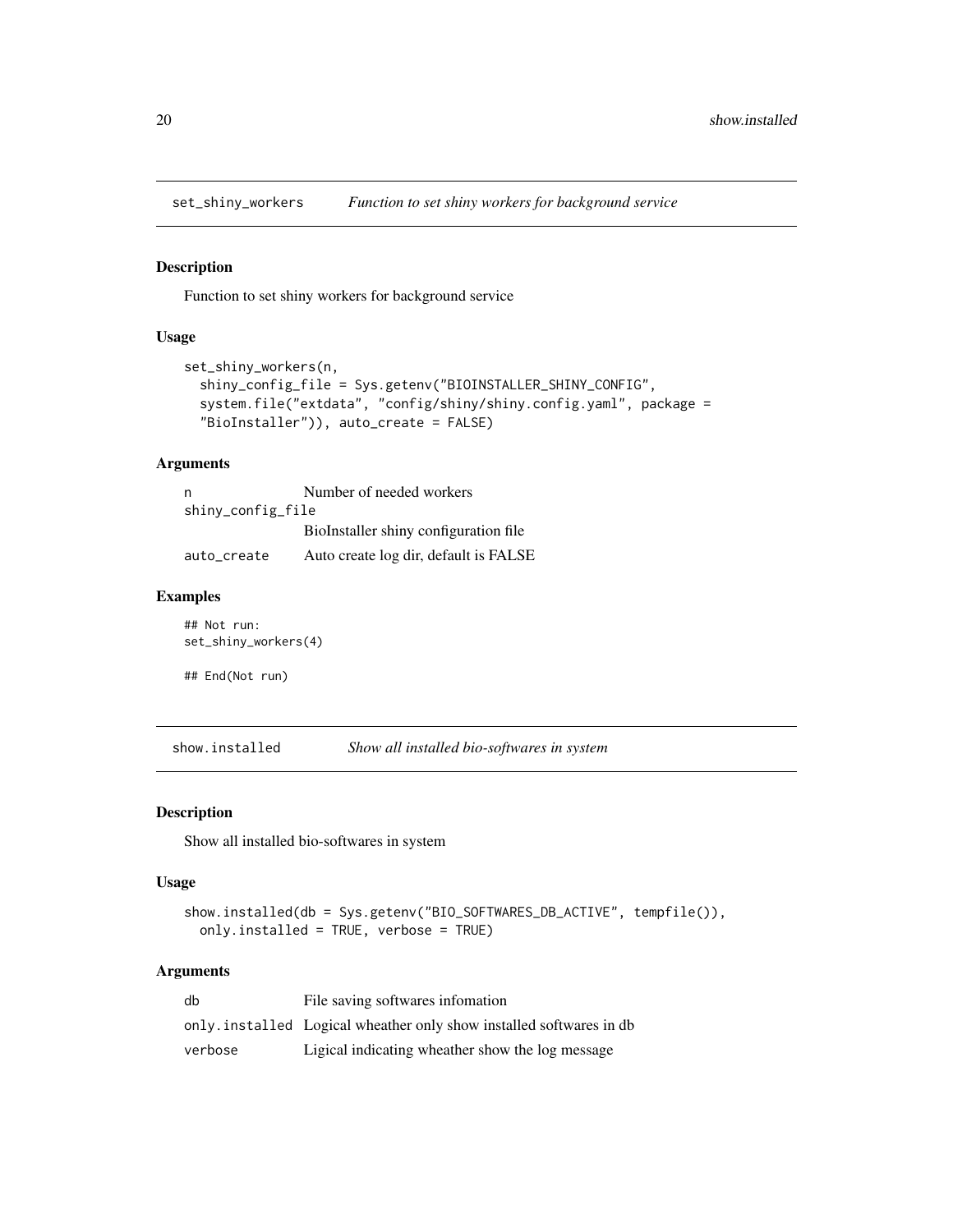#### <span id="page-20-0"></span>spack 21

# Value

Bool Value

# Examples

```
db <- sprintf('%s/.BioInstaller', tempdir())
set.biosoftwares.db(db)
change.info(name = 'bwa', installed = 'yes', source.dir = '',
bin.dir = '', excutable.files = c('demo'), others.customer = 'demo')
show.installed()
unlink(db)
```
# <span id="page-20-1"></span>spack *Wrapper function of spack*

# Description

Wrapper function of spack

#### Usage

```
spack(suffix_params = "", prefix_params = "",
  spack = Sys.which("spack"), ...)
```
# Arguments

|          | suffix_params Command line parameters of spack (prefix_params spack suffix_params) |
|----------|------------------------------------------------------------------------------------|
|          | prefix_params Command line parameters of spack (prefix_params spack suffix_params) |
| spack    | Default is Sys.which('spack')                                                      |
| $\cdots$ | Parameters pass to 'system'                                                        |

# Examples

## Not run: spack()

## End(Not run)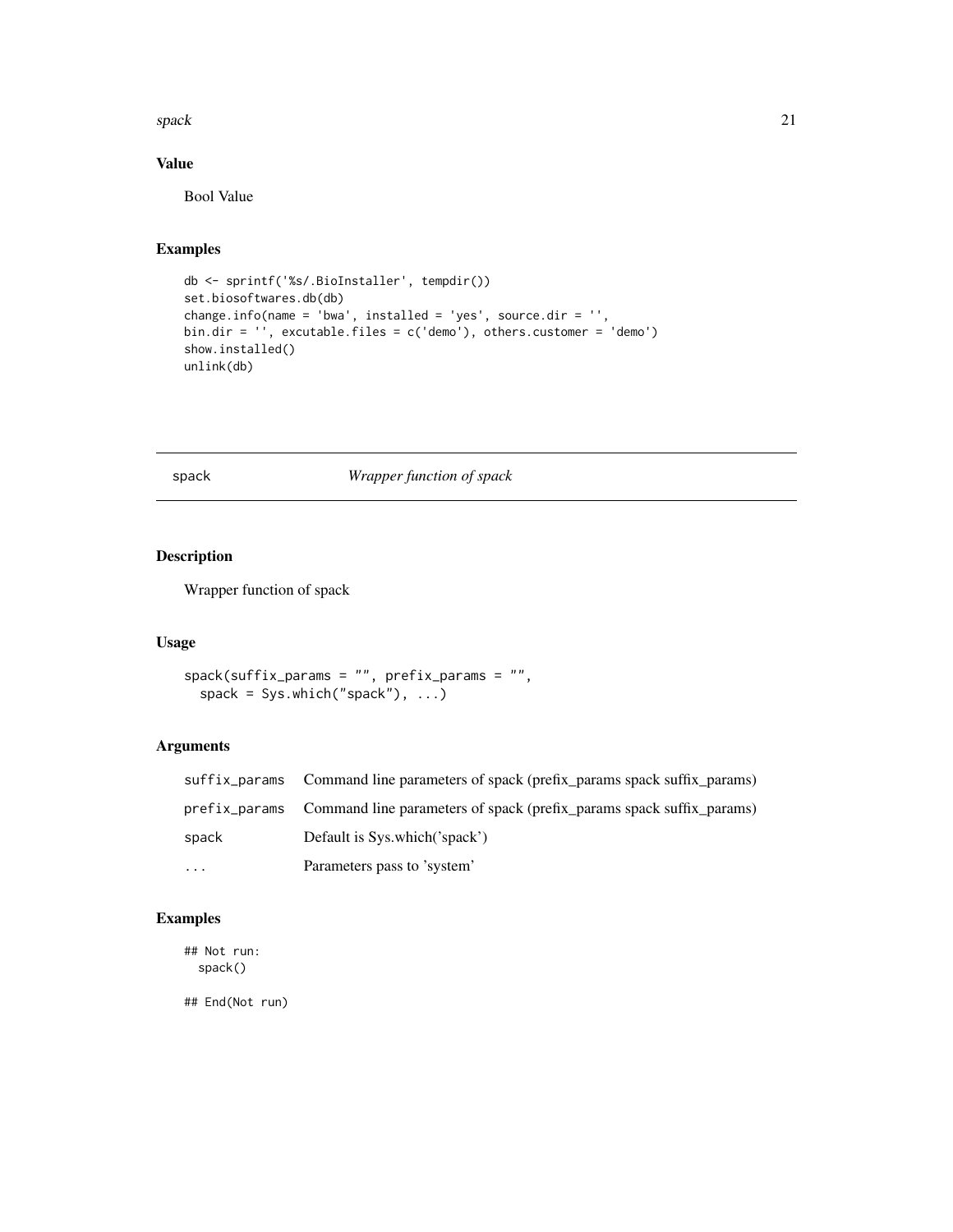<span id="page-21-0"></span>

Wrapper function of 'spack list', list and search available packages

#### Usage

```
spack.list(...)
```
# Arguments

... Parameters pass to [spack](#page-20-1)

#### Examples

## Not run: spack.list()

## End(Not run)

web *Function to run BioInstaller shiny APP service*

#### Description

Function to run BioInstaller shiny APP service

# Usage

```
web(appDir = system.file("extdata", "shiny", package = "BioInstaller"),
  auto\_create = FALSE, ...)
```
#### Arguments

| appDir                  | The application to run. Default is system.file('extdata', 'tools/shiny/R', package |
|-------------------------|------------------------------------------------------------------------------------|
|                         | $=$ 'BioInstaller')                                                                |
| auto_create             | Auto create dir, default is FALSE                                                  |
| $\cdot$ $\cdot$ $\cdot$ | Other parameters pass to runApp                                                    |

# Examples

## Not run: web(auto\_create = TRUE)

## End(Not run)